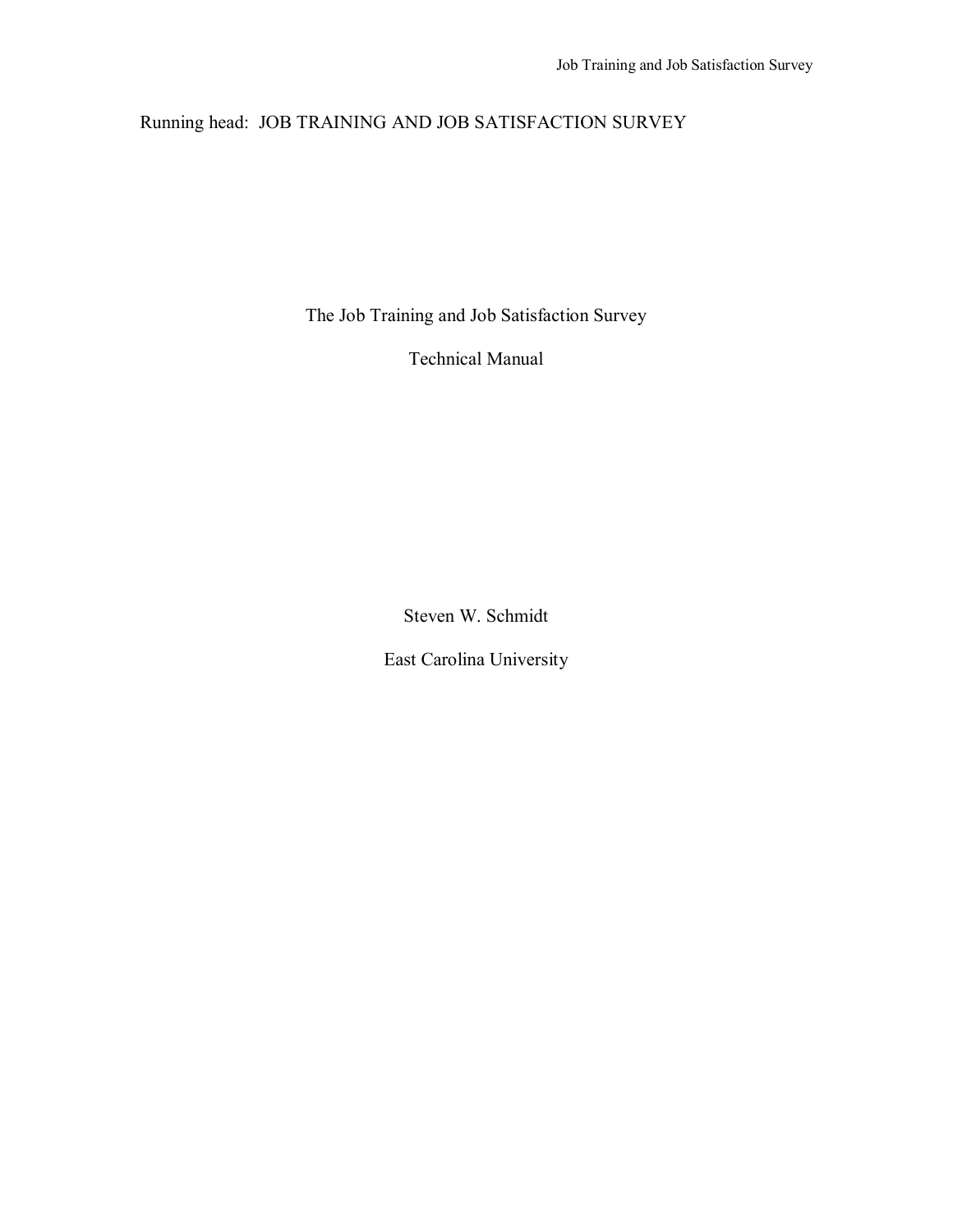### Abstract

Job training has become an important aspect of an employee's overall job experience. However, it is not often called out specifically on instruments measuring job satisfaction. This technical manual details the processes used in the development and validation of a survey instrument to measure job training satisfaction and overall job satisfaction. Included in the manual are construct development processes and construct definitions, reliability and validity checks and verifications, and results of a pilot study. Also included is the instrument itself, along with details on instrument administration and scoring.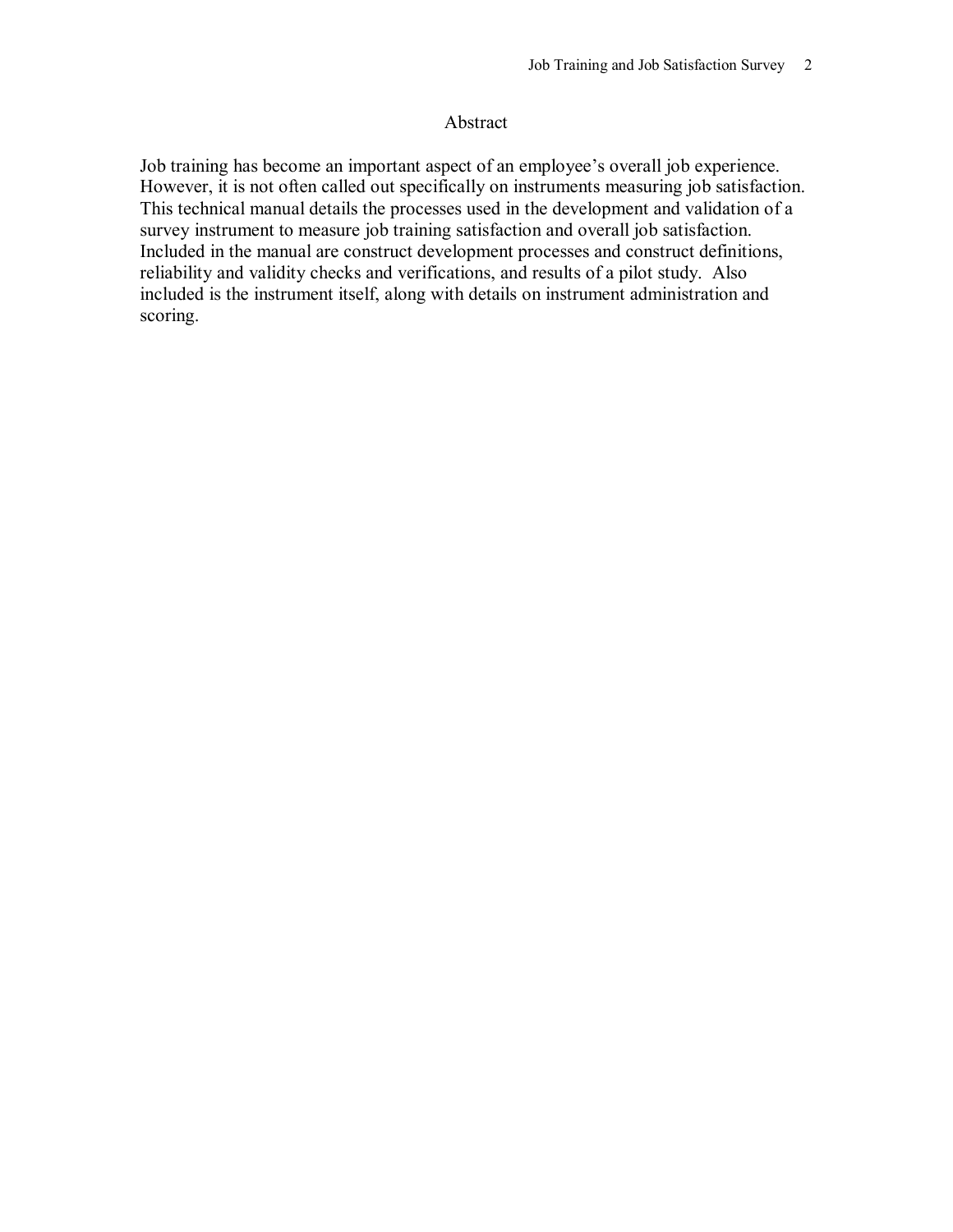### Instrument Summary

The Job Training and Job Satisfaction Survey is a 43-item, nine facet scale to assess employee attitudes about aspects of the job and aspects of job training. Each facet is assessed with between three and 12 items, and a total score is computed from all items. A summary rating scale format is used, with six choices per item ranging from "disagree" very much" to "agree very much". Items are written in both directions, so about half of the items must be reverse scored.

The job satisfaction aspects of this survey originate, in part, from Paul Spector's 36-item, nine-factor Job Satisfaction Survey (JSS). Spector's nine subscales measure satisfaction with pay, promotion, supervision, fringe benefits, contingent rewards (performancebased rewards), operating procedures (required rules and procedures), coworkers, nature of work, and communication. There are four questions for each subscale. Although the JSS was originally developed for use in human service organizations, it is applicable to all organizations.

The Job Training and Job Satisfaction Survey eliminates one of Spector's subscales (satisfaction with communication) and combines the pay, promotion, and contingent reward subscales into one subscale, entitled satisfaction with opportunities and rewards.

The Job Training facets measure employee satisfaction with on-the-job training. The three subscales measure organizational support for training, employee feelings about training, and employee satisfaction with training. There are four questions for each subscale. Demographic questions address training methods, preferred training method, training content, time spent in training within the past year, job tenure, age, sex, employee status, and formal education level achieved.

The Job Training and Job Satisfaction Survey can be used to measure employee attitudes and beliefs about on-the-job training and overall job satisfaction. It can also measure the relationship between satisfaction with on-the-job training and overall job satisfaction. It can be used in all workplaces.

The Job Training and Job Satisfaction Survey uses a six point Likert scale. Respondents are asked to rank the degree to which they agree or disagree with the statement posed. Ranking options are as follows:

| <b>DVM</b> | Disagree very much  |
|------------|---------------------|
| DM         | Disagree moderately |
| DS         | Disagree somewhat   |
| AS         | Agree somewhat      |
| AM         | Agree moderately    |
| <b>AVM</b> | Agree very much     |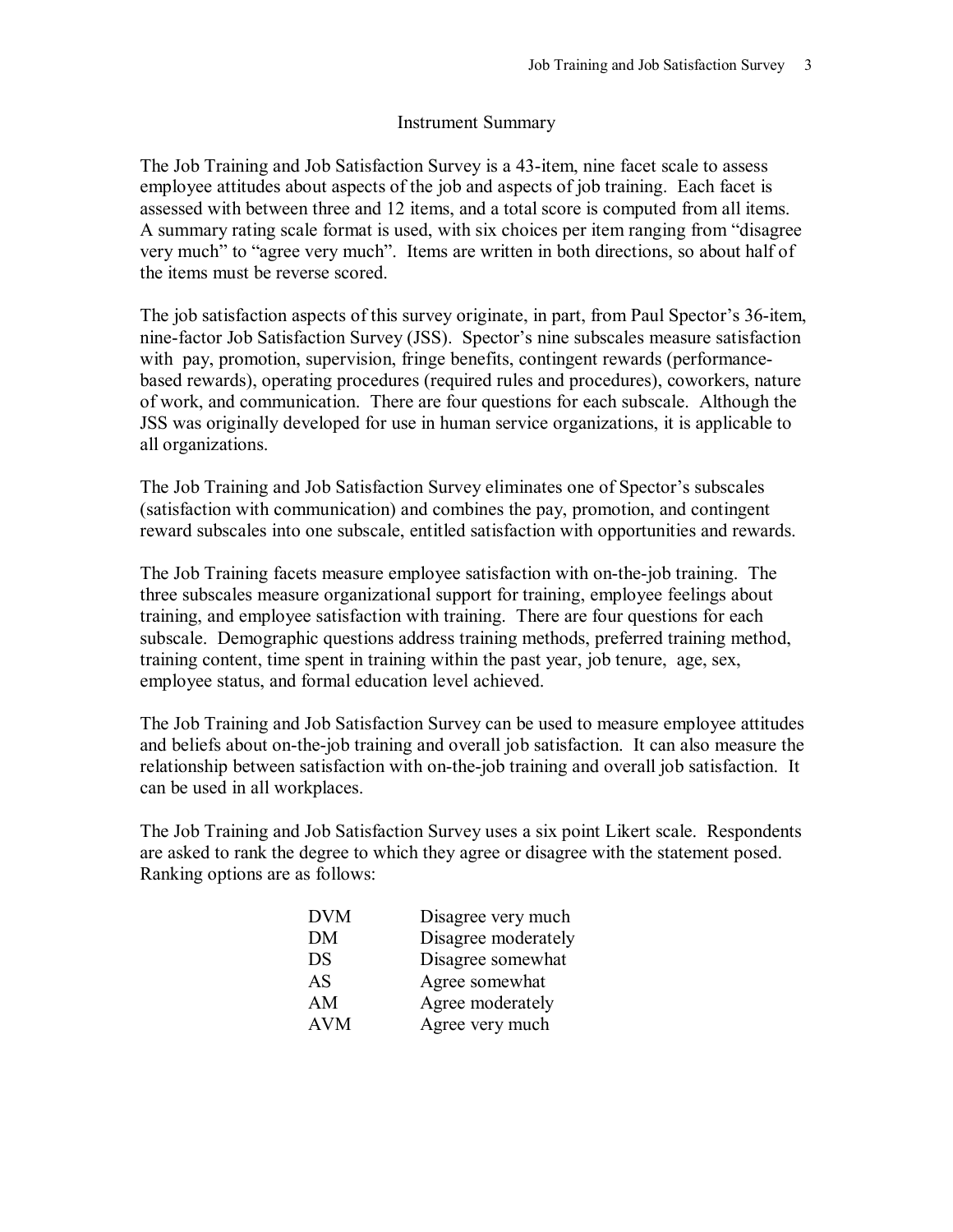# **Sample Questions**

Following are two sample questions from the Job Training and Job Satisfaction Scale:

| Construct:<br>Question: | Satisfaction with opportunities and rewards<br>I feel I am being paid a fair amount for the work I do |                                                     |    |    |                                                                       |
|-------------------------|-------------------------------------------------------------------------------------------------------|-----------------------------------------------------|----|----|-----------------------------------------------------------------------|
| <b>DVM</b>              | DM                                                                                                    | DS                                                  | AS | AM | AVM                                                                   |
| Construct:<br>Question: |                                                                                                       | Organizational support for training and development |    |    | Training and development are encouraged and rewarded in my department |
| <b>DVM</b>              | DМ                                                                                                    | DS                                                  | AS | AM | AVM                                                                   |

.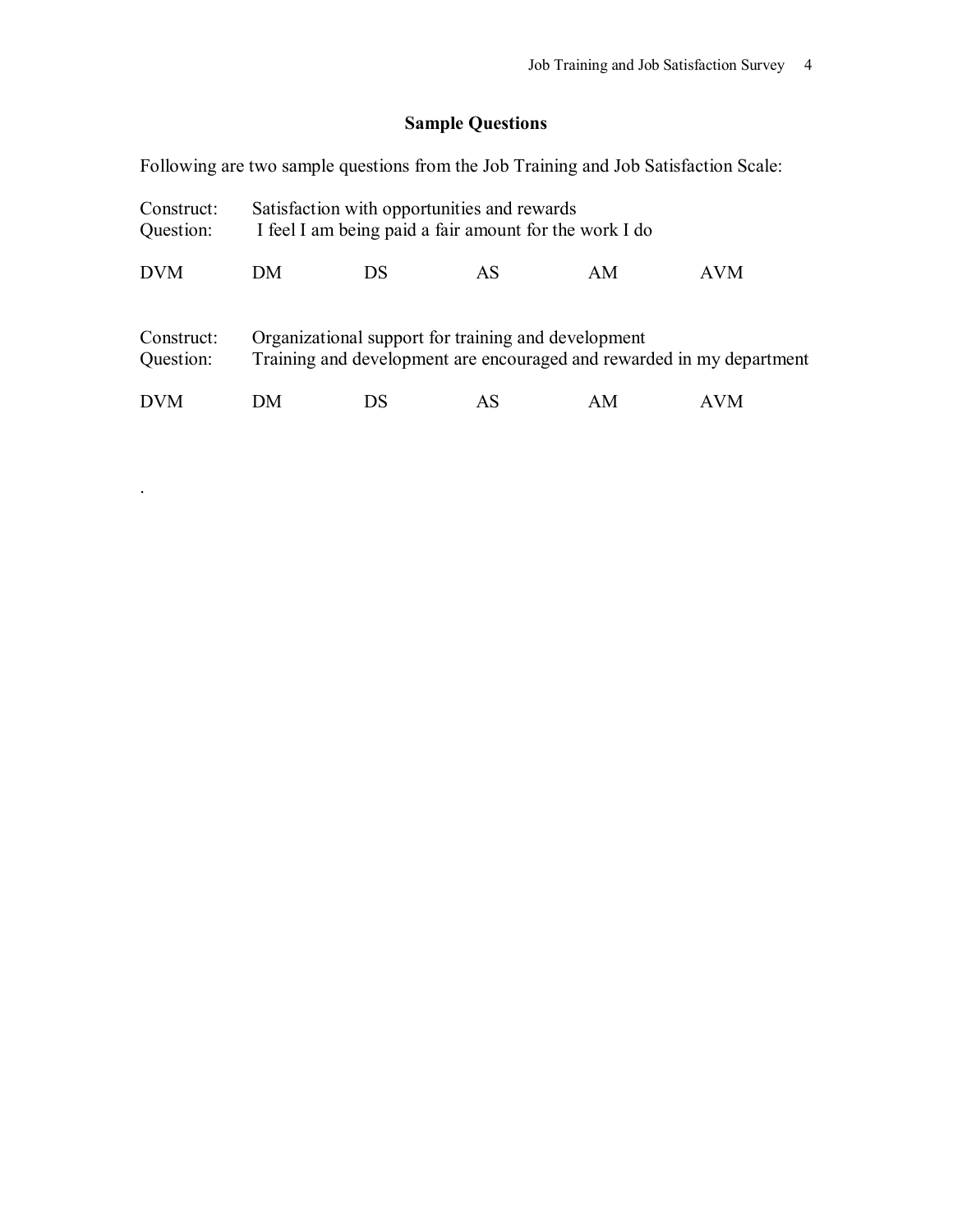## **Construct Definition**

The constructs used as a basis for the Job Training and Job Satisfaction Scale were developed based on the following definitions.

## **Job Satisfaction Constructs**

The six constructs that comprise overall job satisfaction include an employee's level of satisfaction with each of the following:

- **1. Opportunities and rewards**
- **2. Supervision**
- **3. Fringe benefits**
- **4. Operating rules and procedures**
- **5. Coworkers**
- **6. The nature of work performed**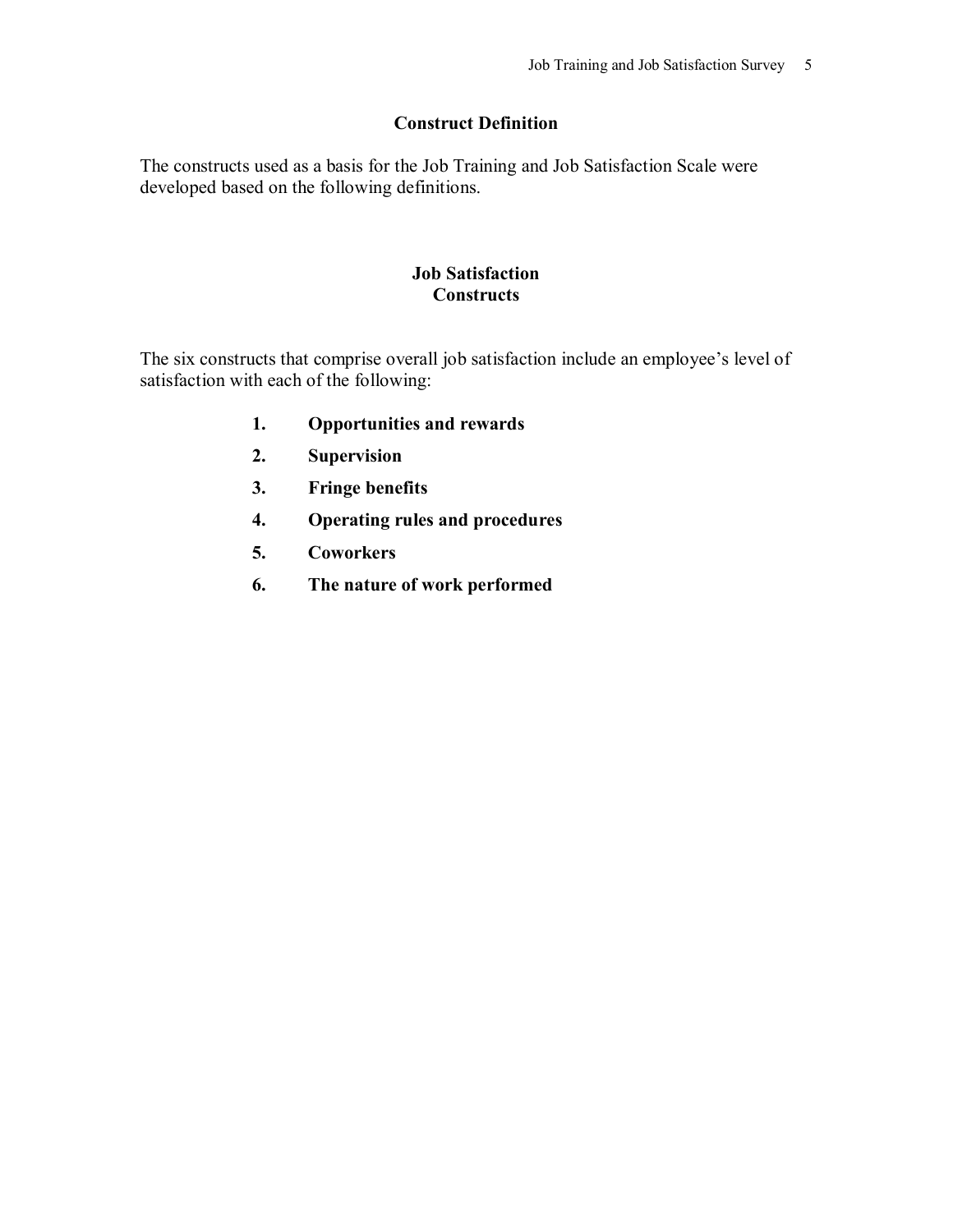|  |  | <b>Employee Training Constructs</b> |
|--|--|-------------------------------------|
|--|--|-------------------------------------|

| Content                                                      | What is taught, or the type of training. |                                                                                                                                                                       |
|--------------------------------------------------------------|------------------------------------------|-----------------------------------------------------------------------------------------------------------------------------------------------------------------------|
|                                                              | Examples:                                | Technical (job skill) training<br>Business skill training<br>Personal development                                                                                     |
| <b>Method of Training</b>                                    | delivered.                               | Method in which training was presented or                                                                                                                             |
|                                                              | Examples:                                | Instructor-lead classroom<br>One-on-one training.<br>On-line or computer-based learning<br>Job-shadowing or observation<br>Self-study                                 |
| Time spent in training                                       |                                          | Number of hours employee has spent in training or<br>educational situations on-the-job.                                                                               |
| <b>Employee satisfaction with training</b>                   |                                          |                                                                                                                                                                       |
|                                                              | received.                                | Degree to which employee is satisfied with training                                                                                                                   |
|                                                              | Examples:                                | Thoroughness of training.<br>Completeness of training.<br>Applicability of training to job.                                                                           |
| <b>Employee tenure</b>                                       |                                          | Length of time employee has spent in position.                                                                                                                        |
|                                                              | Examples:                                | New employee receiving initial job<br>training.<br>Existing employee receiving ongoing<br>training.                                                                   |
| Organizational support for training and employee development |                                          | Degree to which employee feels that the organization<br>supports on-the-job education/training.                                                                       |
| Employee feelings about training and development.            | development.                             | Employee feelings and beliefs about training and<br>development in general, as related to job-specific or<br>technical training, general skill training, and personal |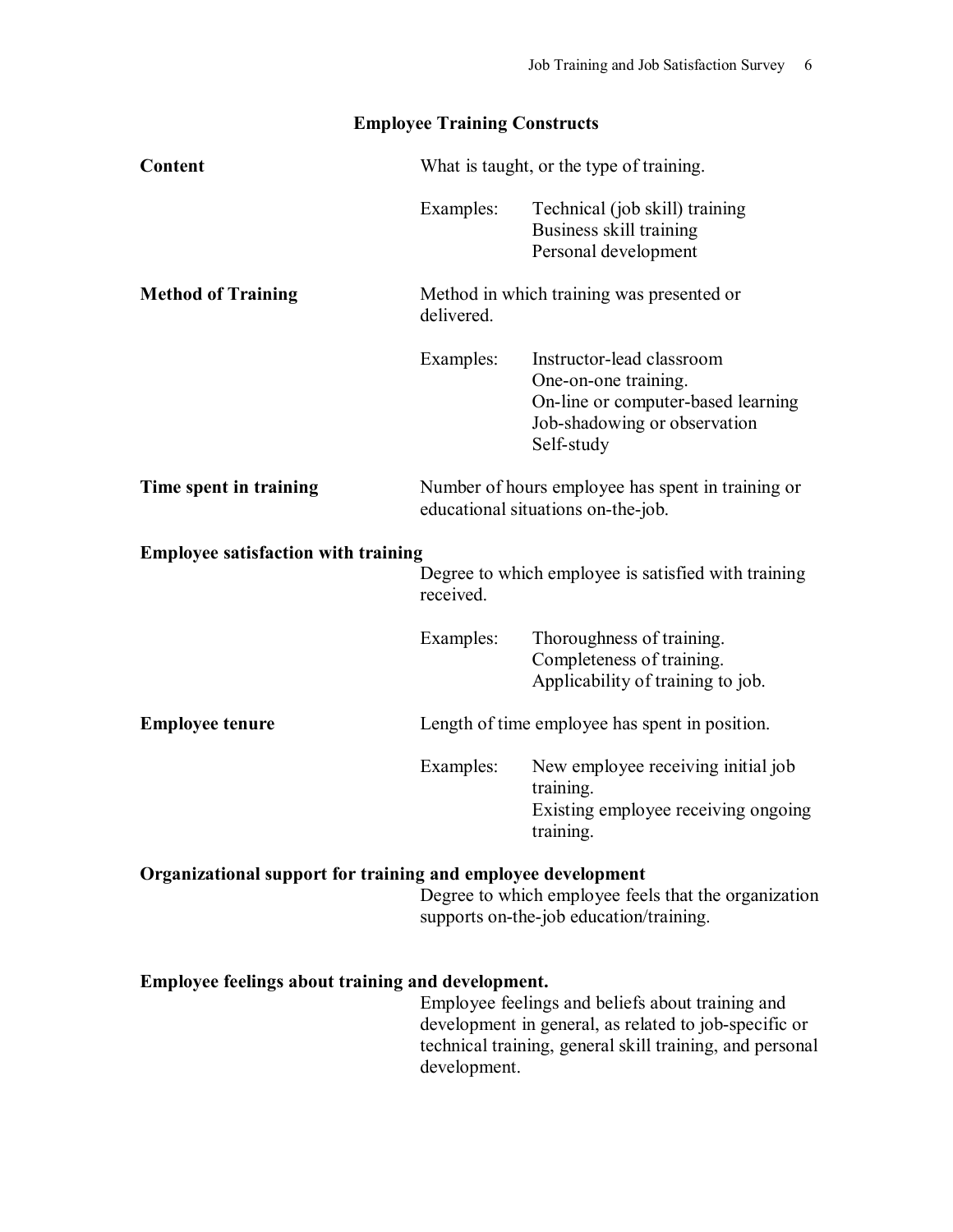## **Job Training and Job Satisfaction Survey Description of sample used to validate instrument**

Following are demographic statistics regarding the sample used to validate the Job Training and job satisfaction instrument.

Instrument validation sample size = 118

## **Gender:**

Number of responses to question = 108

|                | <b>Frequency</b> | Percent |
|----------------|------------------|---------|
| Male           | 30               | 25.4    |
| Female         | 77               | 65.3    |
| <b>Missing</b> | .U               | 8.5     |

## **Age**

Number of responses to question = 106

| Under 20<br>.8<br>1<br>$20 - 25$<br>9<br>8.5<br>$26 - 30$<br>22.6<br>24<br>13<br>$31 - 35$<br>11.0<br>19<br>16.1<br>$36 - 40$<br>$41 - 45$<br>17<br>14.4<br>$\overline{7}$<br>$46 - 50$<br>5.9<br>10.2<br>$51 - 55$<br>12<br>$\overline{2}$<br>56-60<br>1.7<br>61-65<br>.8<br>Over 65<br>.8 | Percent |
|---------------------------------------------------------------------------------------------------------------------------------------------------------------------------------------------------------------------------------------------------------------------------------------------|---------|
|                                                                                                                                                                                                                                                                                             |         |
|                                                                                                                                                                                                                                                                                             |         |
|                                                                                                                                                                                                                                                                                             |         |
|                                                                                                                                                                                                                                                                                             |         |
|                                                                                                                                                                                                                                                                                             |         |
|                                                                                                                                                                                                                                                                                             |         |
|                                                                                                                                                                                                                                                                                             |         |
|                                                                                                                                                                                                                                                                                             |         |
|                                                                                                                                                                                                                                                                                             |         |
|                                                                                                                                                                                                                                                                                             |         |
|                                                                                                                                                                                                                                                                                             |         |
| 10.2<br>Missing<br>12                                                                                                                                                                                                                                                                       |         |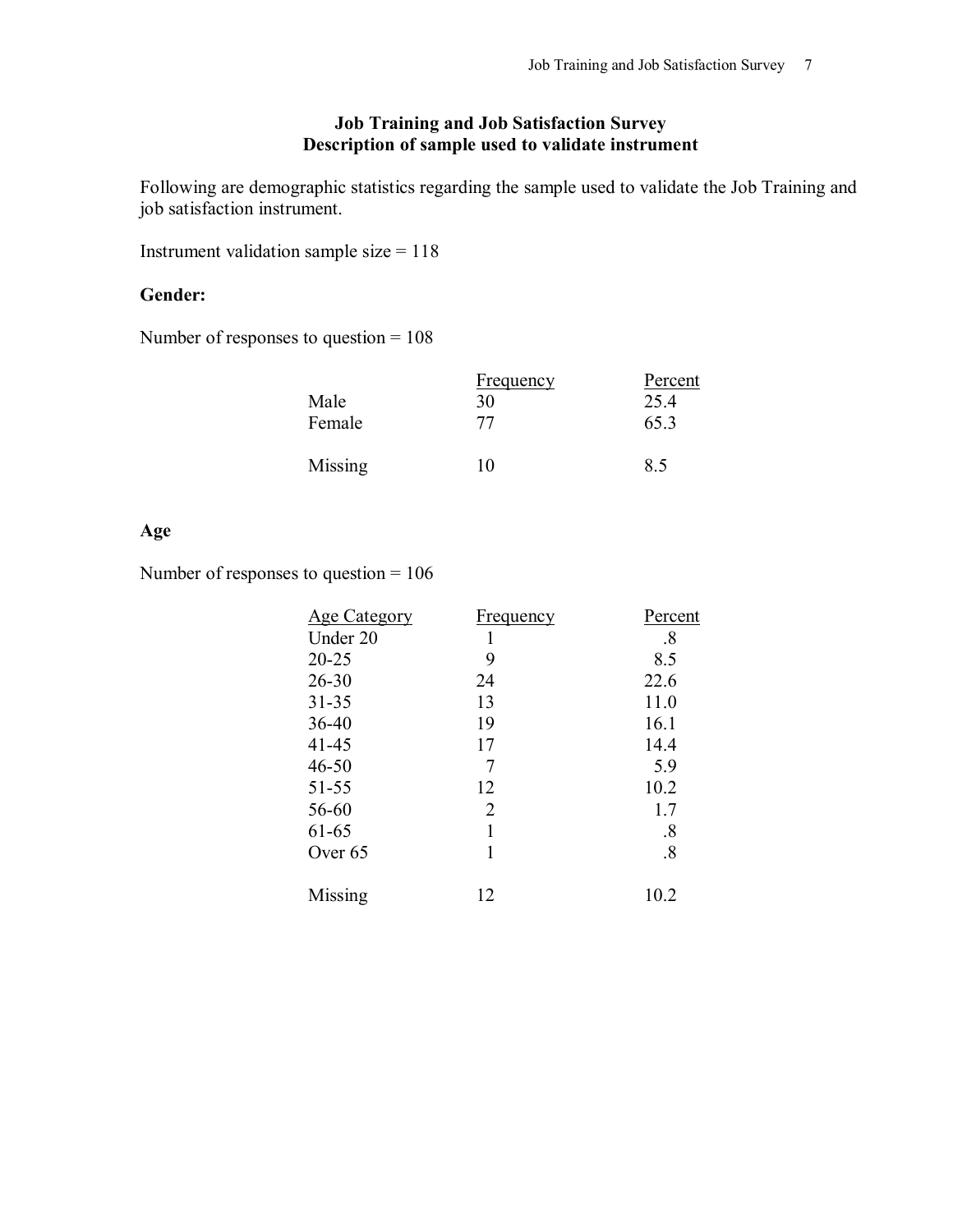# **Formal Education Level**

Number of responses to question = 111

| Education level     | <b>Frequency</b> | Percent |
|---------------------|------------------|---------|
| Some high school    |                  | 00.0    |
| High School diploma | 15               | 12.7    |
| Some college        | 41               | 34.7    |
| Bachelor's degree   | 24               | 20.3    |
| Some graduate study | 13               | 11.0    |
| Graduate degree     | 18               | 15.3    |
| Missing             | 12               | 5.9     |

# **Time In Position**

Number of responses to question = 103

| Time in current position | <b>Frequency</b> | Percent |
|--------------------------|------------------|---------|
| One year or less         | 28               | 38.7    |
| One to two years         | 23               | 19.5    |
| Two to three years       | 14               | 11.9    |
| Over three years         | 38               | 32.2    |
| Missing                  | 15               | 12.7    |

# **Time at Company**

Number of responses to question = 104

| Time at company     | <u>Frequency</u> | Percent |
|---------------------|------------------|---------|
| One year or less    | 17               | 14.4    |
| One to two years    | 15               | 12.7    |
| Two to three years  | 10               | 8.5     |
| Three to four years | 12               | 10.2    |
| Over four years     | 50               | 42.4    |
| Missing             | 14               | 11.9    |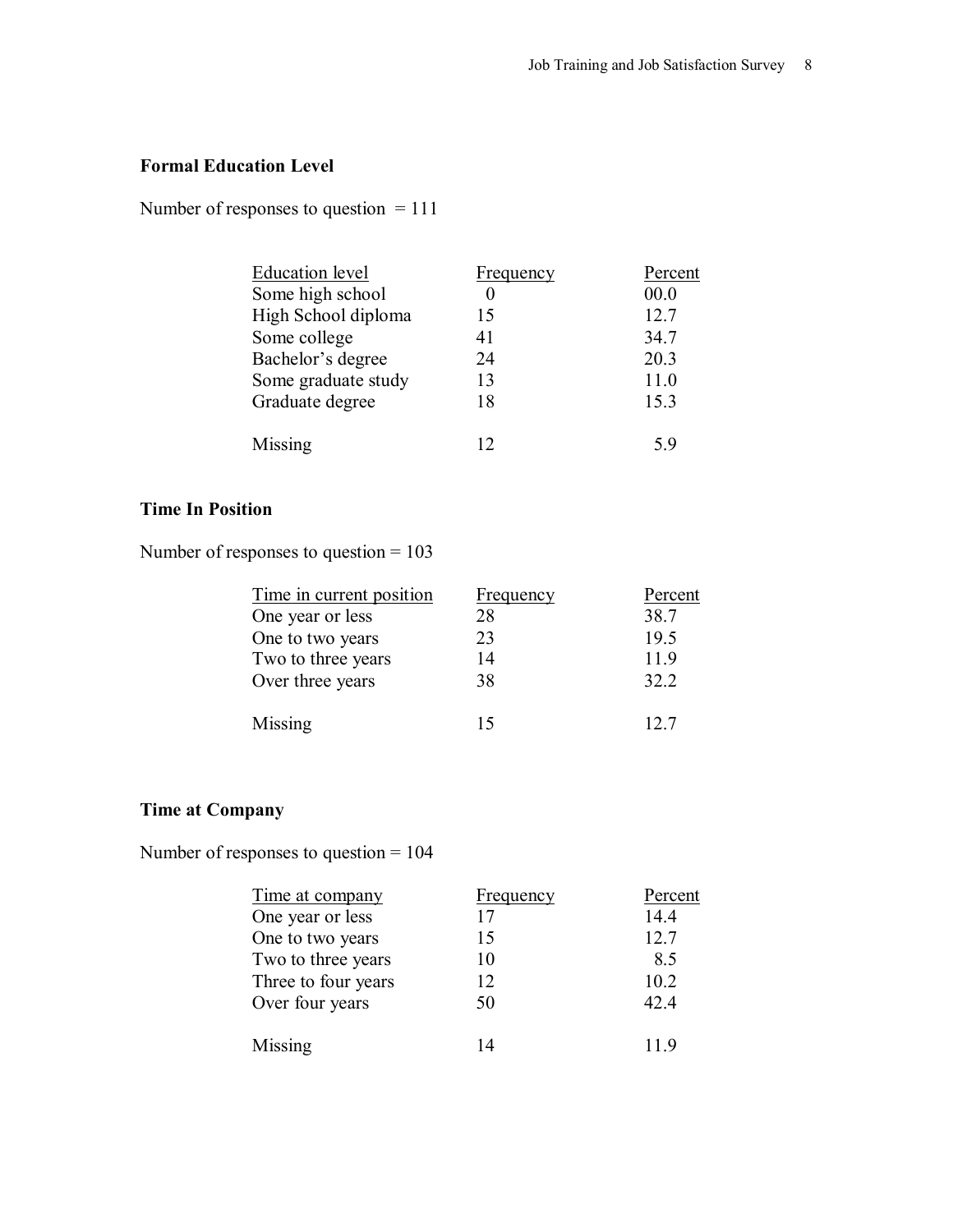## **Job Status (Permanent or contract employee)**

Number of responses to question = 108

| <b>Status</b><br>Permanent | <u>Frequency</u><br>86 | Percent<br>72.9 |
|----------------------------|------------------------|-----------------|
| Contract                   | 24                     | 20.3            |
| Missing                    |                        | 6.8             |

## **Job Training and Job Satisfaction Survey Evidence of Reliability**

Evidence of reliability, based on information obtained in the pilot study, can be found in Appendix A.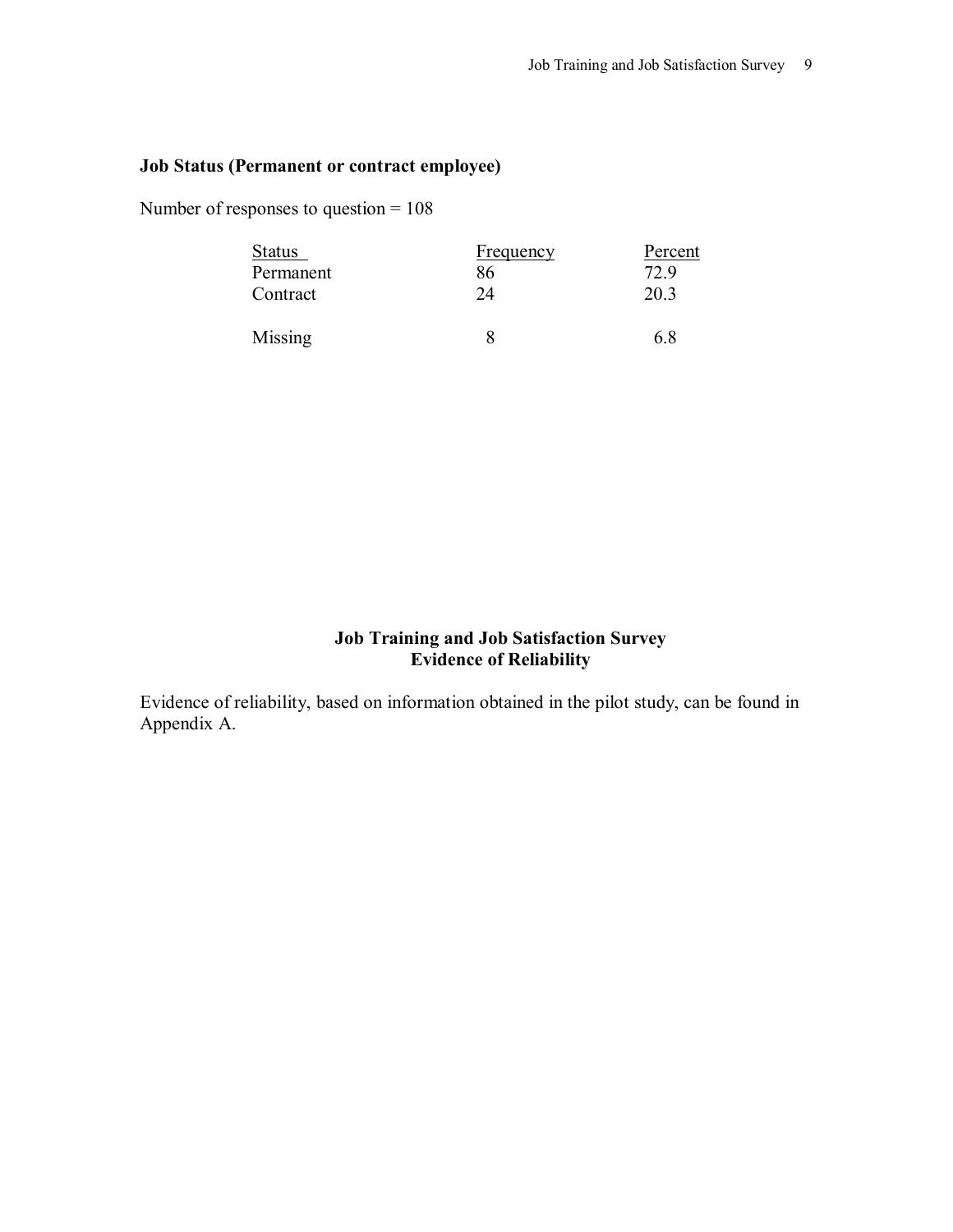### **Job Training and Job Satisfaction Survey Evidence of Validity**

In order to insure construct validity, the following steps were taken:

- 1. Face validity was used to review items for clarity and preciseness, and to insure that constructs have been translated to items on the measurement tool correctly.
- 2. Variables on other job satisfaction scales were compared with those on this scale; those on my scale were determined to be similar, which aids in strengthening construct validity.
- 3. A pilot study (n=118) was conducted using this instrument and a factor analysis was conducted. Inappropriate questions were deleted based on information collected in the pilot.
- 4. A review of literature was conducted on the relationship between job training and job satisfaction. Several studies point to job training as a means of improving job satisfaction. Following is an excerpt from that review of literature:

### **The Job Satisfaction and Job Training Connection**

Many different aspects of a job have been studied in relationship to job

satisfaction. Job training is one of those aspects, and there has been research done on the relationship between job training and job satisfaction. Some studies include job training as a specific factor in measuring job satisfaction (Traut, 2000; Mau and Kopischke, 2001). In others, it may be included as an organizational variable (Schwepker, 2001; Shapiro, Burkey, Dorman, & Welker, 1996). Ongoing training throughout an employee's career has been determined to be an important factor which can be used to improve job satisfaction in older, or more tenured workers. Mentoring programs, in which longerterm workers introduce newer workers to the organization and teach specific tasks, have been recommended to improve job satisfaction in older workers (and to help in the education of new employees, as well) (Traut, 2001). Similarly, train-the-trainer programs for employee trainers and improved training programs for employees have been shown to have positive effects on job satisfaction (Hatcher, 1999).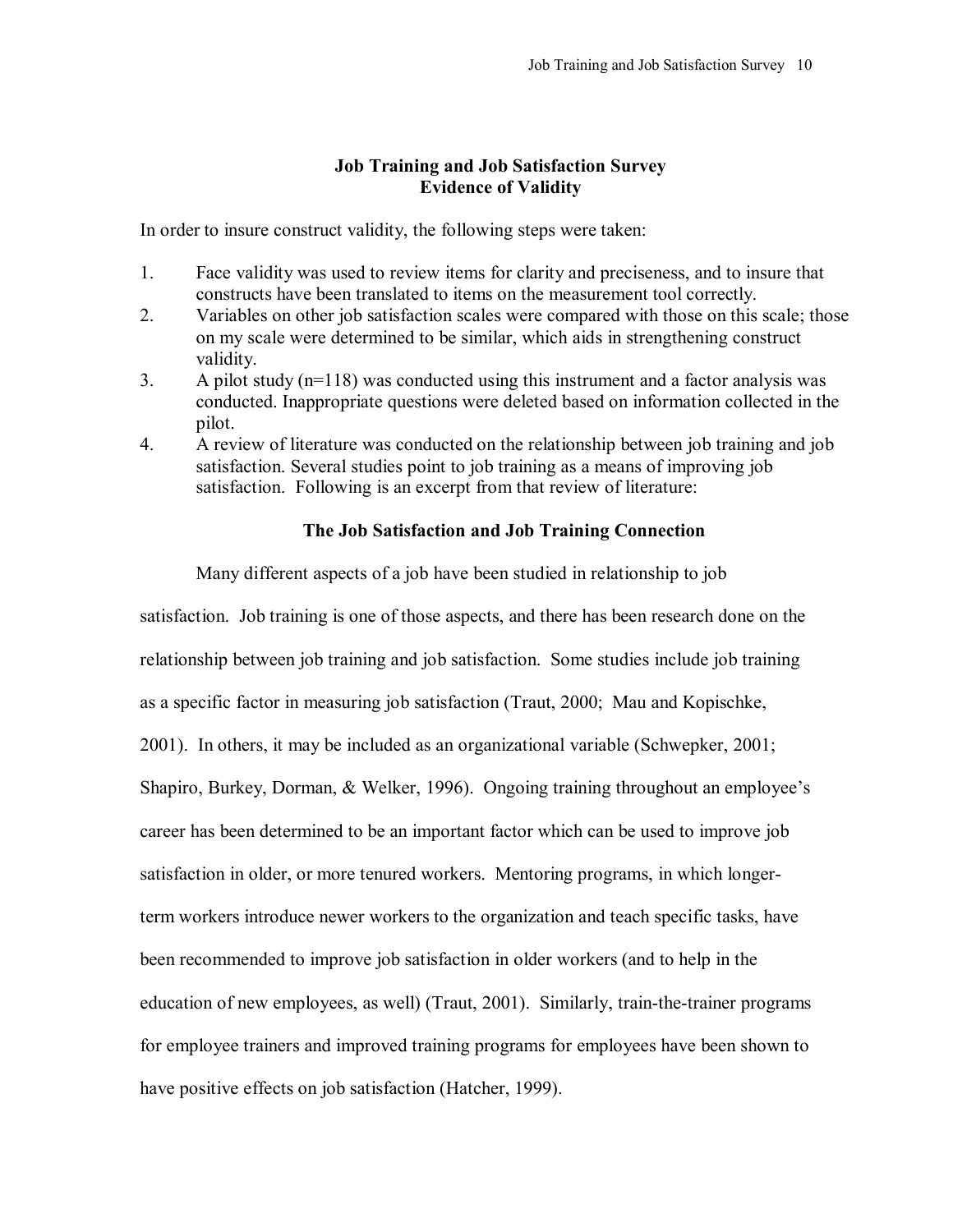In thinking of workplace training, images of formal classrooms where employees are taught by instructors may come to mind. The classroom is only one arena for job training, however. In fact, Senge (1990) would argue that opportunities to educate, train, and learn present themselves on continual bases in all workplace situations. As noted above, mentoring programs, in which some employees are "teachers" and others are ìlearnersî may be effective in helping employees learn and in increasing job satisfaction. Self-directed learning has also shown to be positively related to job satisfaction. In the Shapiro et al. (1996) study of child welfare professionals, a positive correlation was noted between the amount of professional reading employees did (self-directed learning) and job satisfaction, and between number of training sessions attended in the past year (often required for those in the profession) and job satisfaction. College internships, which can be viewed as a form of on-the-job training, have also been found to be valuable in providing students with real-world training different than the formal classroom education received at school. Internships provide benefits to students in the form of career preparation and income, and after graduation, former interns had greater job satisfaction than college graduates who had not participated in internship programs (Gault, Redington & Schlager, 2000).

Other researchers have come conclusions similar to Pergamit and Veum (1999) with regard to the importance of training as a means of providing opportunity on the job. A study of nurses in the United Kingdom found that dissatisfaction with promotion and training opportunities had a stronger impact on job satisfaction than dissatisfaction with workload or pay. The researchers concluded that recent UK policies which focus heavily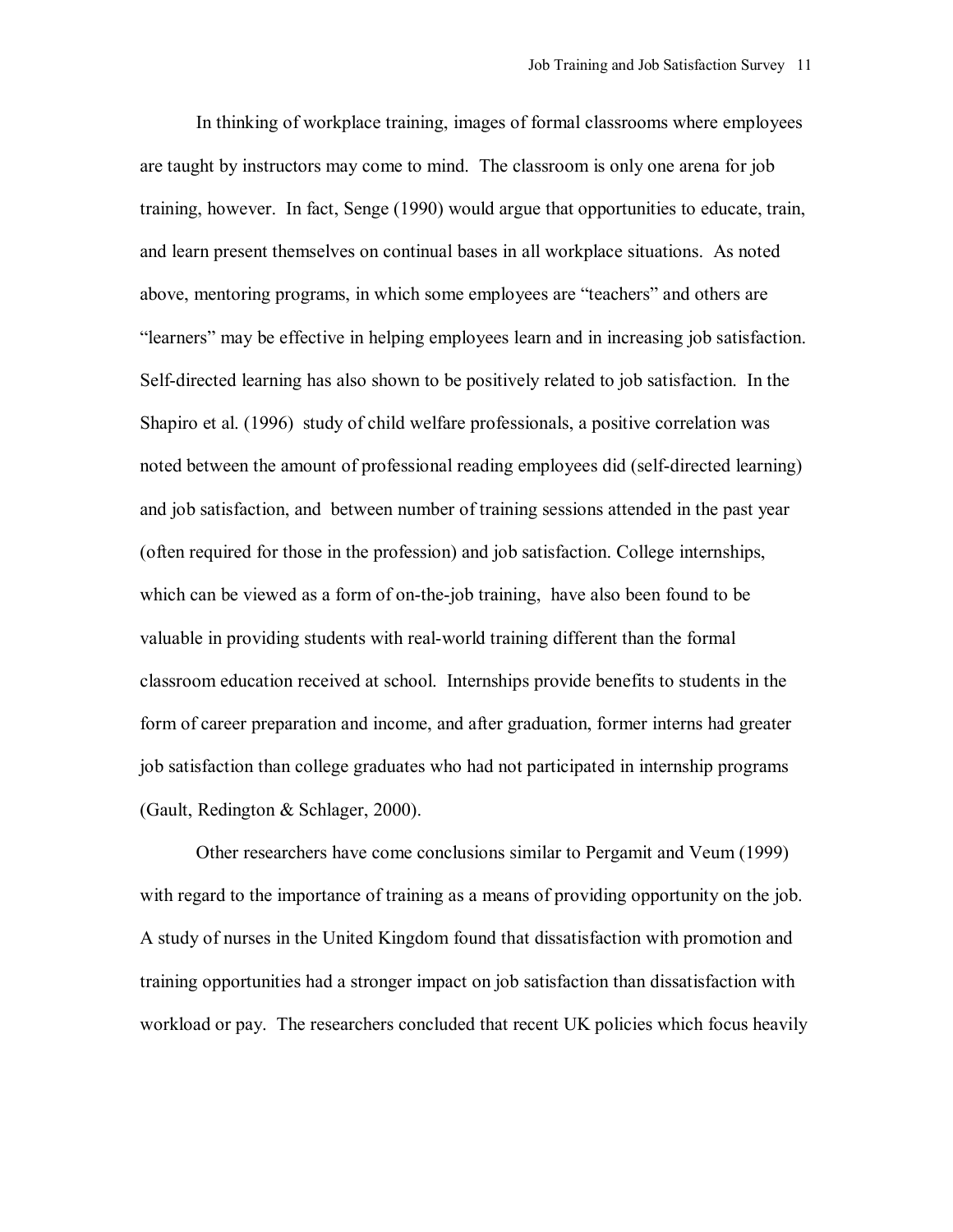on improving the pay of nurses will have only limited success unless they are accompanied by improved promotion and training opportunities (Shields & Ward, 2001).

Well-designed jobs can result in high internal motivation, high work effectiveness, and high job satisfaction, even in less-than-desirable circumstances. Employees in organizations that have been downsized, or face downsizing, have been shown to be more powerfully motivated by job-related factors, including job design, and less influenced by the downsizing going on around them. Jalanjas and Bommer (1999) found that in order to increase desired behaviors in downsized work environments, employees must be trained to have the skills necessary to perform their jobs in those environments. They noted that the effective management of downsizing depends on the degree to which management and workers can be trained to perform their redesigned jobs.

It has been shown that training has an influence on job satisfaction, and with the increasing importance being placed on continuous learning and education throughout one's career, its importance will increase. Watkins and Marsick (1993) provide a good description of the importance of on-the-job education.

"The need for lifelong learning is clearly evident in most people's jobs. The information that people need to perform effectively changes almost as quickly as it is produced. The intelligent technology on which many jobs are based requires a greater grasp of elementary and advanced mathematical and scientific principles. Enhanced needs for communication in todayís flattened, participatory organization call for new interpersonal skills as well as high levels of ability in reading, writing, and speaking. Most important, people must learn to learn collaboratively. In some organizations, employees may be members of as many as eleven different teams. The interpersonal demands of the workplace used to be predominantly vertical. They are now much more horizontal, with peer influence (teamwork) and cooperation representing key skills."  $(p. 6-7)$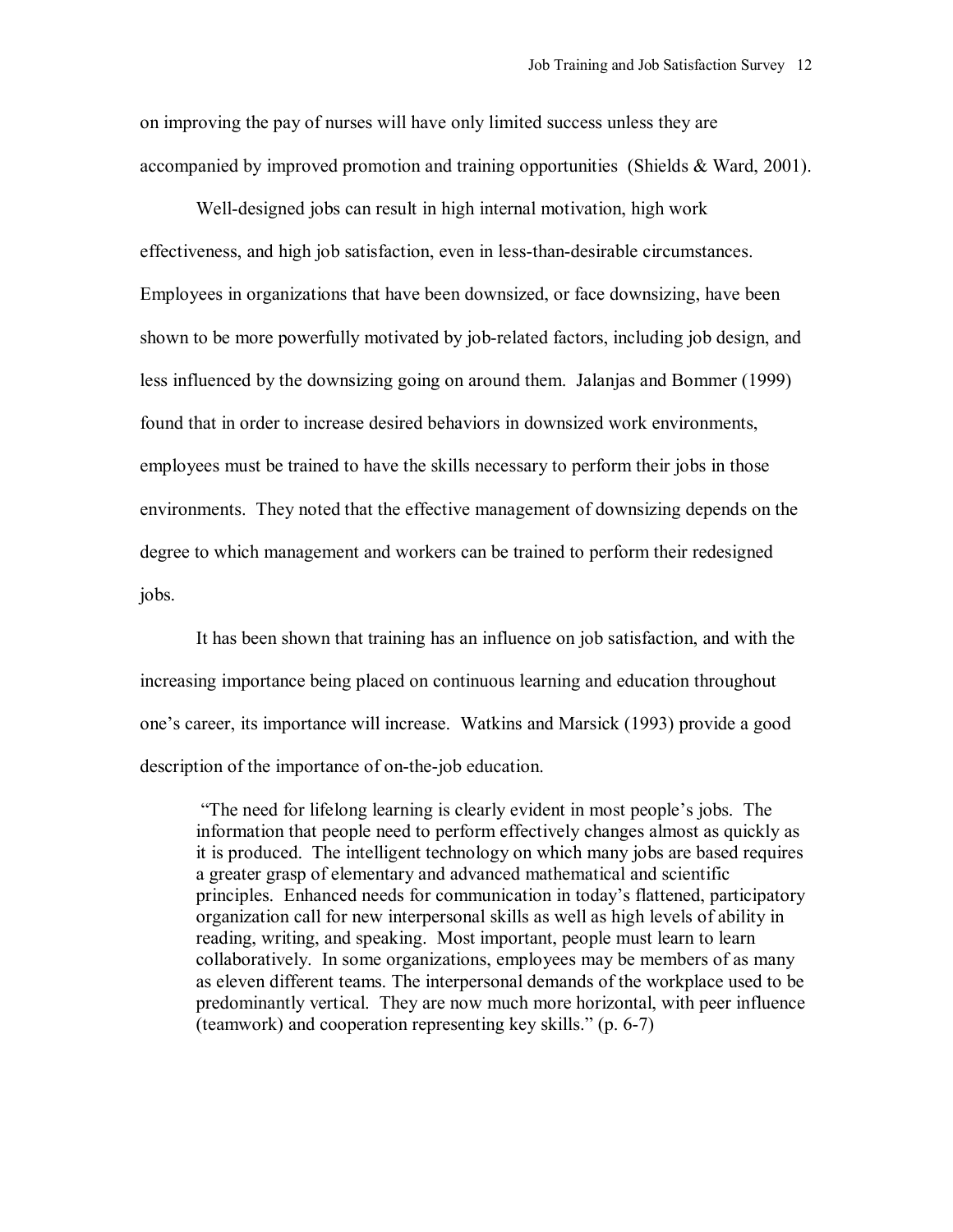As training becomes more a part of an employee's life, its relationship to job satisfaction will become more prominent. It will be up to organizations to provide employees with the skills that they need to do their jobs (both at present and in the future), to work successfully within teams, and to continually improve their processes and procedures. In order to do their jobs, employees depend on the training they receive from their employers, and as the workplace continues to evolve, and as demands on employees continue to increase, employee satisfaction with education received on the job will permeate all aspects of overall job satisfaction (Schmidt, 2004).

#### Reference List

- Gault, J., Redington, J., and Schlager, T. (2000) Undergraduate business internships and career success: Are they related? *Journal of Marketing Education*. 22 (1) 45-54
- Hatcher, T. (1999) How multiple interventions influenced employee turnover: A case study. *Human Resource Development Quarterly*. 10 (4) 365-382.
- Jalajas, D. S., and Bommer, M. (1999) The influence of job motivation versus downsizing on individual behavior. *Human Resource Development Quarterly*. 10 (4) 329-341
- Mau, W., and Kopischke, A. (2001) Job search methods, job search outcomes, and job satisfaction of college graduates: A comparison of race and sex." *Journal of Employment Counseling*. Volume 38. September, 2001. p. 141-149
- Pergamit, M. R., and Veum, J. R. (1999) What is a promotion*. Industrial and Labor Relations Review*. 52 (4) 581-602.
- Schmidt, S.W., (2004). The Relationship Between Job Training Satisfaction and Overall Job Satisfaction Among Employees in Customer Contact Positions (Doctoral dissertation, University of Wisconsin – Milwaukee, 2004).
- Schwepker, Jr., C. H.  $(2001)$  Ethical climate's relationship to job satisfaction, organizational commitment and turnover intention in the sales force. *Journal of Business Research*. 54 (1) 39-52
- Senge, P.M. (1990). The fifth discipline: The art and practice of the learning organization. New York: Doubleday.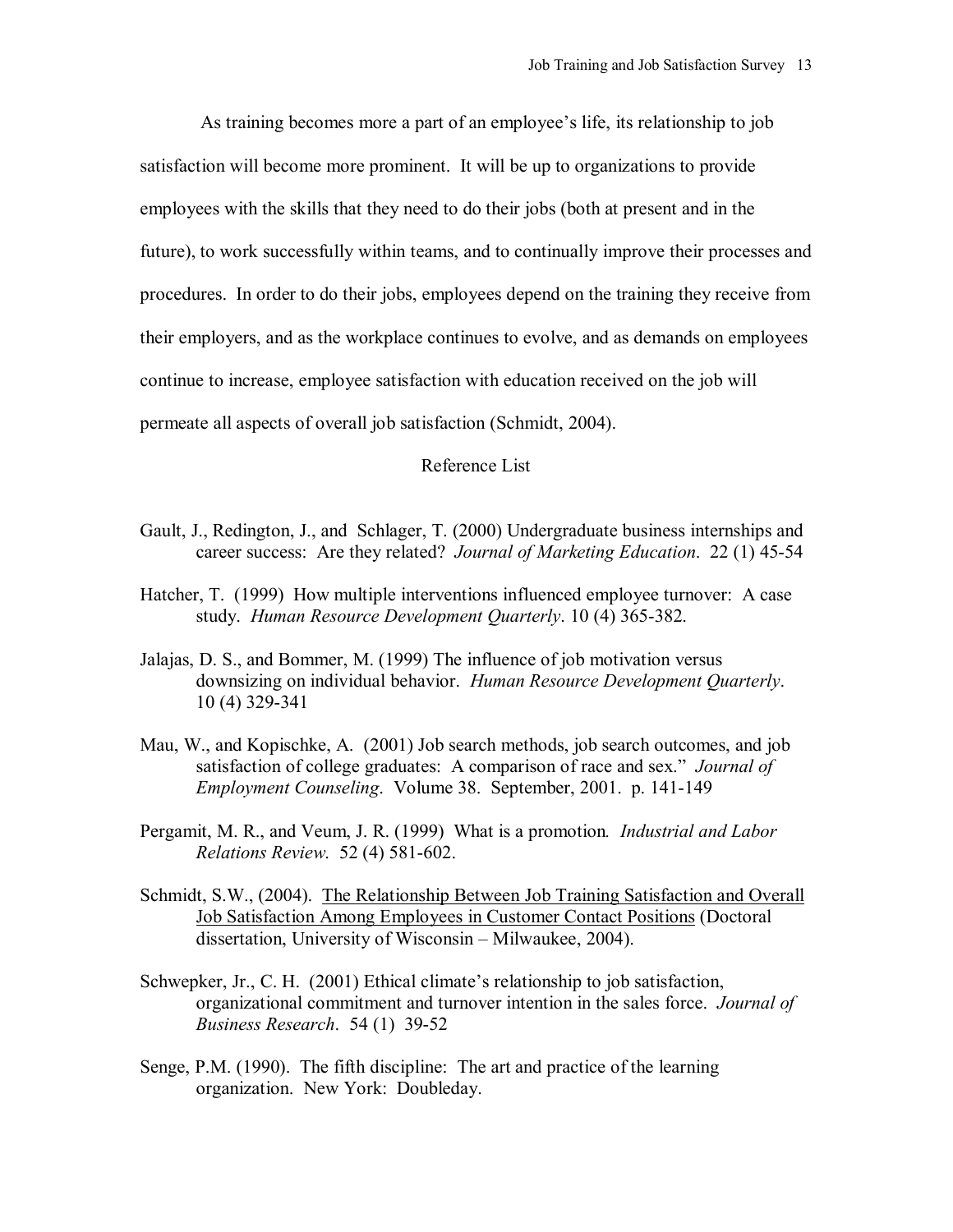- Shapiro, J.P., Burkey, W.M., Dorman, R.L., and Welker, C. J. (1996). Job satisfaction in child abuse professionals: measure development, factor analysis, and job characteristics. *Journal of Child Sexual Abuse*, 5. 21-38.
- Shields, M.A. and Ward, M. (2001) Improving nurse retention in the National Health Service in England: the impact of job satisfaction on intentions to quit. *Journal of Health Economics*. 20 (5) 677-701
- Traut, C. A., Larsen, R., and Fiemer, S.H. Hanging on or Fading Out. *Public Personnel Management*. 29 (3) 343
- Watkins, K. and Marsick, V. (1993). *Sculpting the Learning Organization.* San Francisco: Jossey-Bass Publishers. P. 6-7

In order to insure content validity, the following steps were taken:

- 1. Three professors who are subject-matter experts in the field of adult education examined all education-related constructs, definitions, and questions for validity.
- 2. A panel of measurement experts examined education-related constructs for validity.

In order to insure concurrent-criterion validity, the following steps were taken:

1. Based on information garnered in the pilot study, a factor analysis was conducted. Specifics can be found in Appendix B.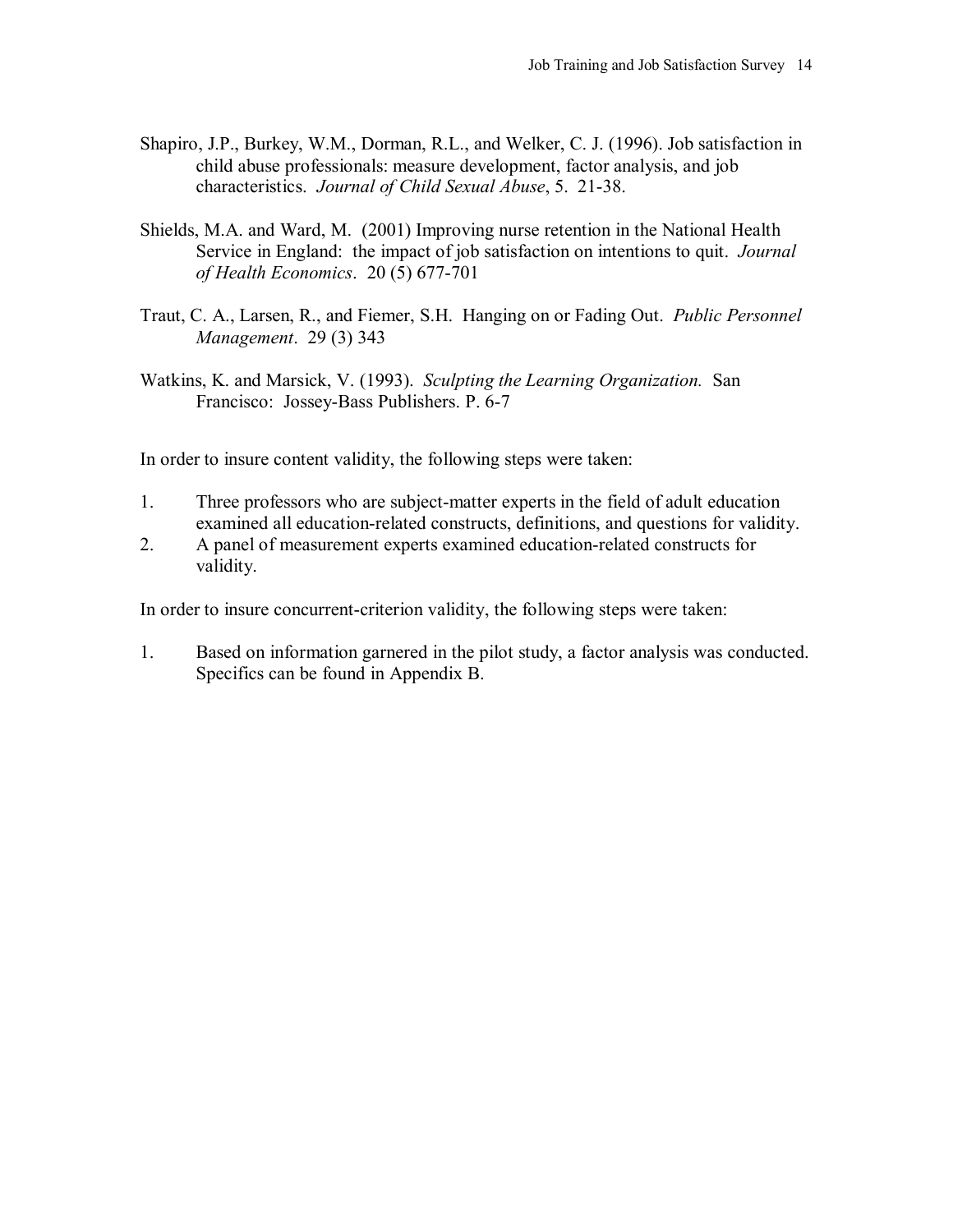### **Job Training and Job Satisfaction Survey Administration Guidelines**

Before administering the Job Training and Job Satisfaction survey, provide the following information to respondents:

- 1. The Job Training and Job Satisfaction Survey consists of 43 statements regarding various aspects of your job followed by a series of demographic questions about the onthe-job training you receive. It should take between five and 10 minutes to complete.
- 2. When completing the first 43 questions on the survey, think about your own job and rank each item based on the degree you agree or disagree with the statement using the following scale:

| Disagree very much  |
|---------------------|
| Disagree moderately |
| Disagree somewhat   |
|                     |
|                     |
|                     |
|                     |

3. Following the 43 ranking statements, there are several demographic questions regarding on-the-job training. These questions will ask you to rank the type of training you receive on the job and your preferred method of receiving training.

There is also a question regarding the total number of days you've spent in training within the past year. When answering this question, only include the number of days spent in formal training situations. If you have been in formal training sessions that have lasted less than a full day, it may help you to think about the total hours you've spent in formal training within the past year and then convert the number of hours to days in order to answer the question. Refer to question 46 for clarification on formal training methods if you're unsure as to what to include.

Again, think about the training you receive in your job when answering these questions.

4. If you have any questions about the survey as youíre completing it, please see (name). Please return completed surveys to (name) by (date).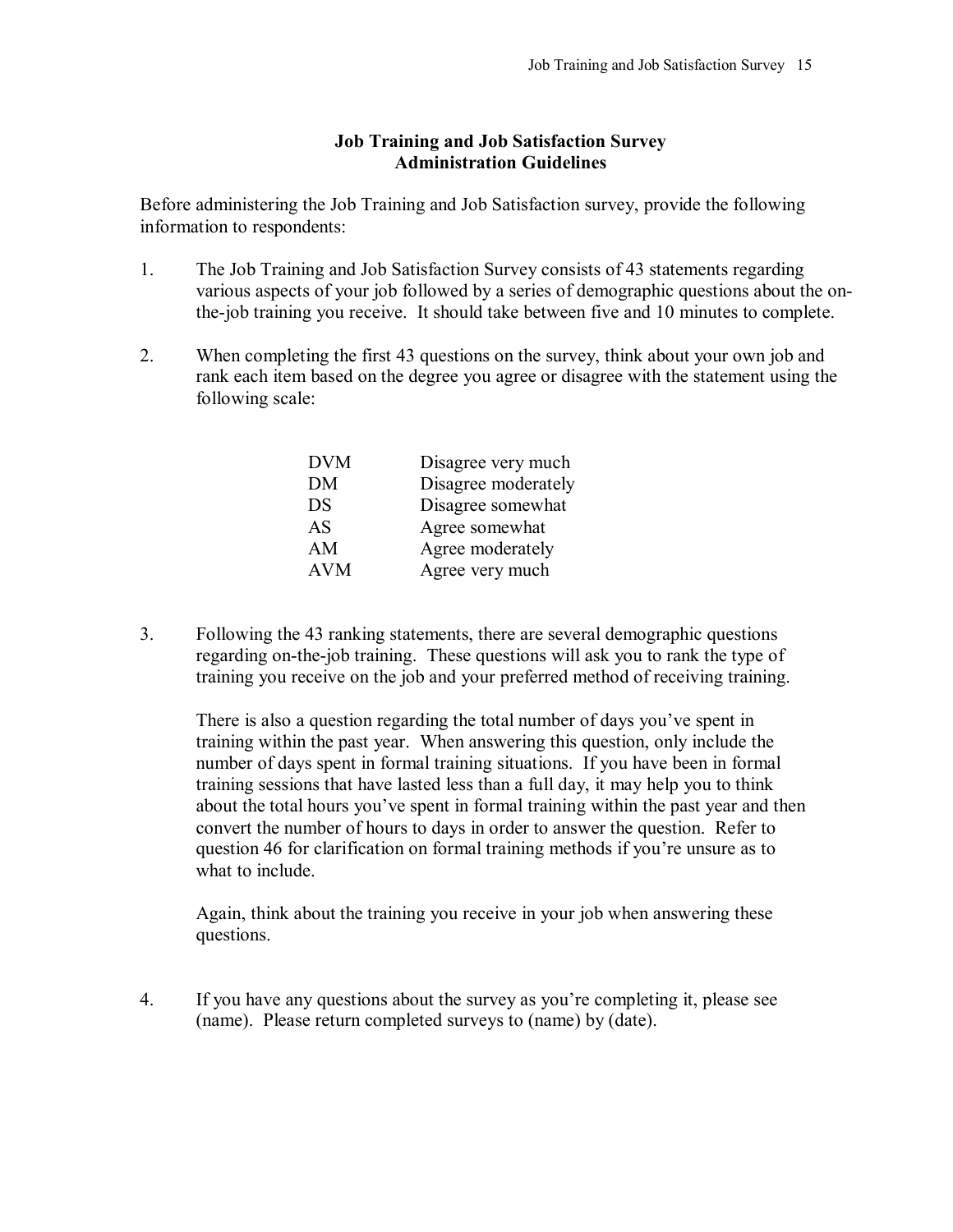### Scoring the Survey

The Job Training and Job Satisfaction Survey has some of its items written in each  $direction - positive$  and negative. Responses can be converted to numeric scores using the following scale:

| <b>DVM</b> | Disagree very much  |  |
|------------|---------------------|--|
| DМ         | Disagree moderately |  |
| DS         | Disagree somewhat   |  |
| AS         | Agree somewhat      |  |
| ΑM         | Agree moderately    |  |
| AVM        | Agree very much     |  |

Using the conversion chart above, scores on each of 9 subscales can range as follows:

| Subscale                                         | Number of Items | <b>Scoring Range</b> |
|--------------------------------------------------|-----------------|----------------------|
| Opportunities and rewards                        | 12              | $12 - 72$            |
| Supervision                                      | 4               | $1 - 24$             |
| Fringe benefits                                  | $\overline{4}$  | $1 - 24$             |
| Operating rules and procedures                   | $\overline{4}$  | $1 - 24$             |
| Coworkers                                        | 3               | $3 - 18$             |
| The nature of work performed                     | 4               | $1 - 24$             |
| <b>Total Job Satisfaction Questions</b>          | 31              | 31-186               |
| Organizational Support for training              | $\overline{4}$  | $1 - 24$             |
| Employee feelings about training and development | $\overline{4}$  | $1 - 24$             |
| Employee satisfaction with training              | $\overline{4}$  | $1 - 24$             |
| <b>Total Training Satisfaction Questions</b>     | 12              | 12-72                |
| Overall Total                                    | 43              | 43-258               |

As noted above, scores for total job satisfaction, based on the sum of the 31-item JSS scale items can range from 31-186 and scores for job training satisfaction can range from 12 to 72. High scores on the scale represent job satisfaction and training satisfaction, so the scores on the negatively worded items must be reversed before summing with the positively worded into facets or total scores. A score of 6 (agree very much) representing strongest agreement with a negatively worded item is considered equivalent to a score of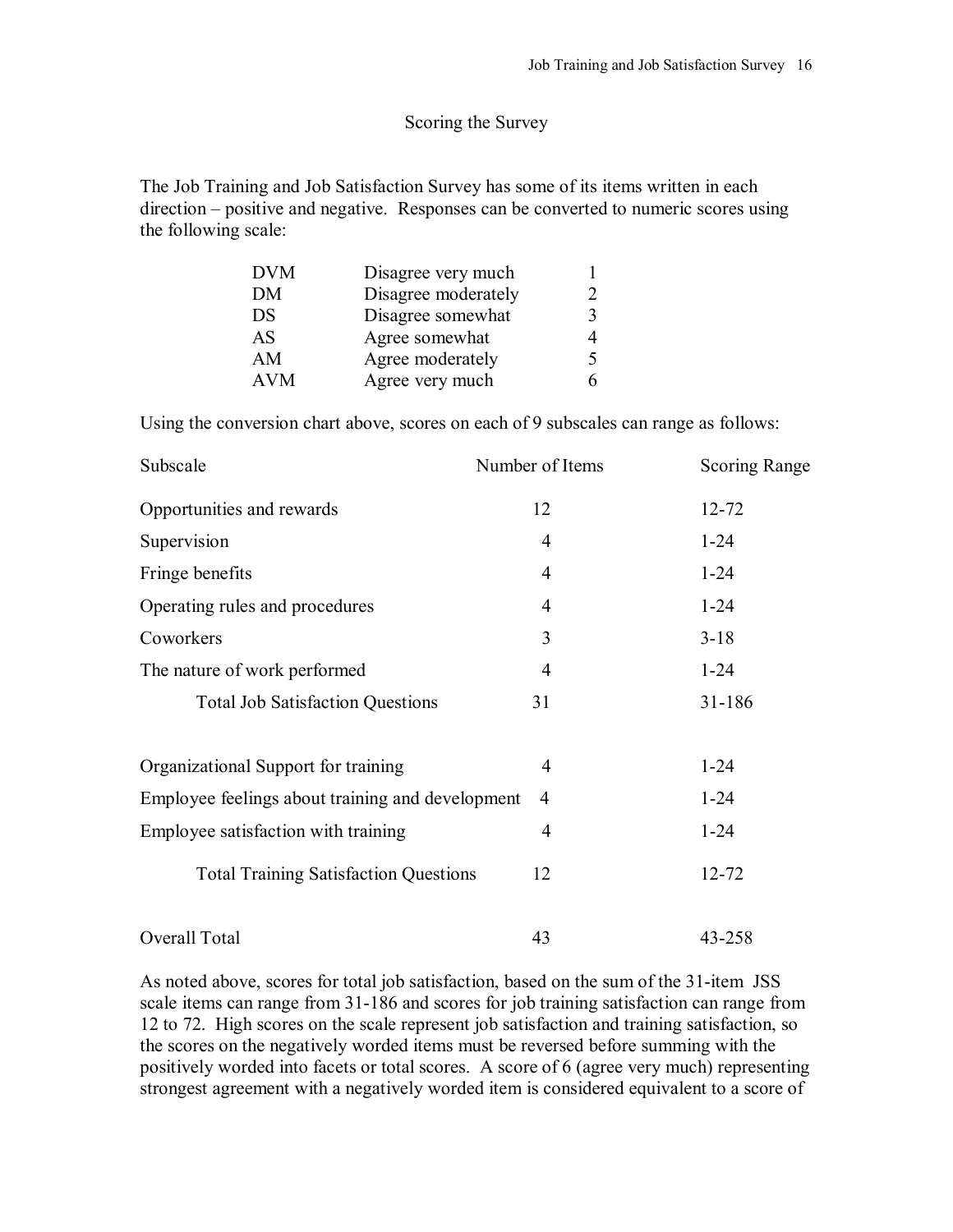1 (disagree very much) representing strongest disagreement on a positively worded item, allowing them to be combined meaningfully. Below is the step by step procedure for scoring.

- 1. Responses to the items should be numbered from 1, representing strongest disagreement to 6, representing strongest agreement, using the chart above.
- 2. The negatively worded items should be reverse scored. Below are the reversals for the original item score in the left column and reversed item score in the right. The rightmost values should be substituted for the leftmost.

| 1              | $=$ | 6              |
|----------------|-----|----------------|
| $\overline{c}$ | $=$ | 5              |
| 3              | $=$ | 4              |
| 4              | $=$ | $\overline{3}$ |
| 5              | $=$ | $\overline{2}$ |
| 6              | $=$ | 1              |

- 3. Negatively worded items are 2, 4, 6, 8, 9, 13, 17, 19, 21, 22, 27, 29, 30, 38, 40. Note the reversals are NOT every other one.
- 4. Sum responses to four items for each facet score and all items for total score after the reversals from step 2. Items go into subscales as shown in the table below.

| Subscale                                                        | Item numbers        |
|-----------------------------------------------------------------|---------------------|
| Opportunities and rewards                                       | 1, 2, 5, 9, 10, 13, |
|                                                                 | 17, 18, 21, 30, 43, |
| Supervision                                                     | 3, 19, 36, 38       |
| Fringe benefits                                                 | 4, 12, 20, 27       |
| Operating rules and procedures                                  | 6, 14, 22, 29       |
| Coworkers                                                       | 23, 34, 40          |
| The nature of work performed                                    | 8, 15, 25, 33       |
| Organizational Support for training                             | 7, 16, 28, 35       |
| Employee feelings about training and development 11, 32, 37, 39 |                     |
| Employee satisfaction with training                             | 24, 26, 41, 42      |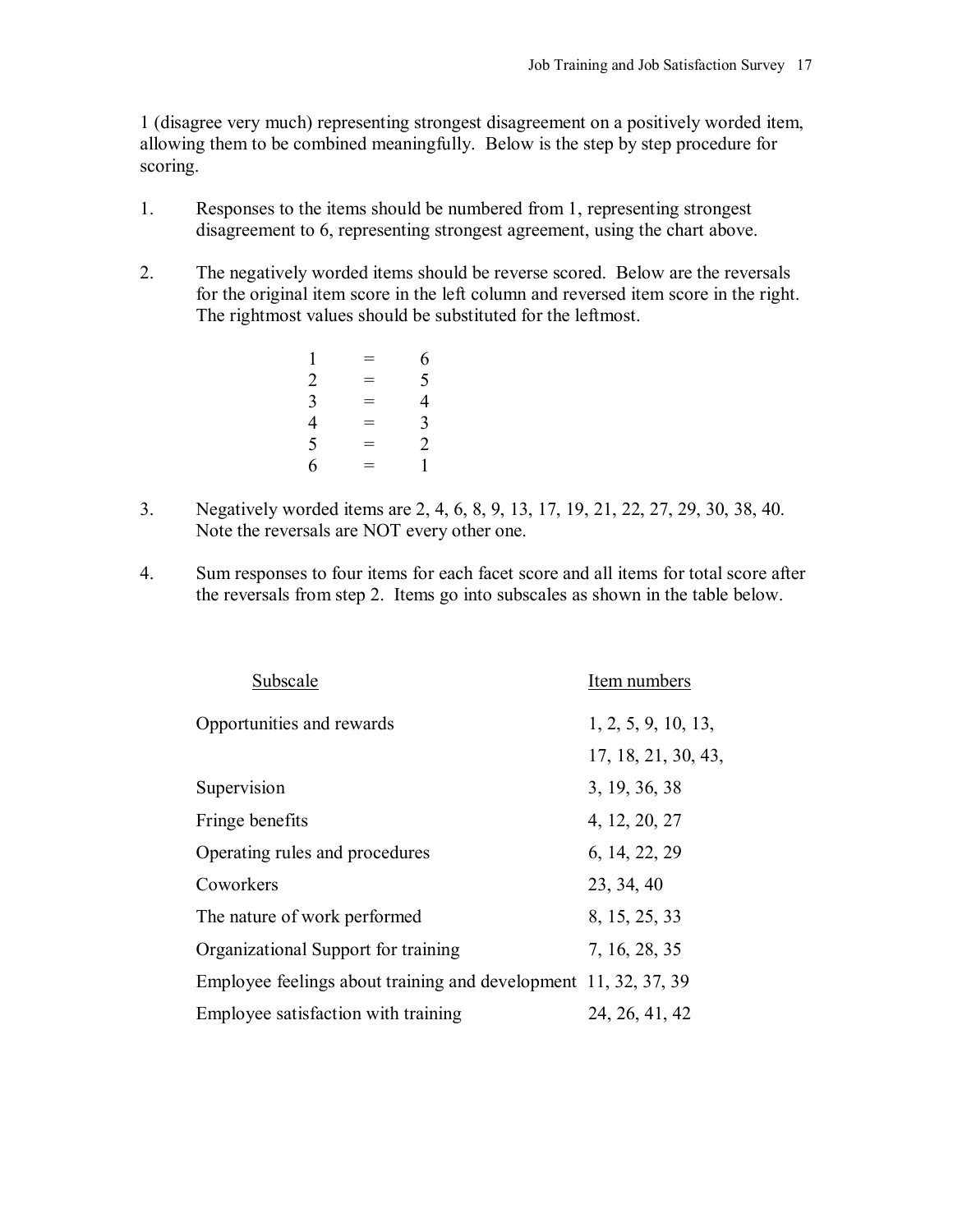# **Job Training and Job Satisfaction Survey**

This survey was designed as a class project and also to help improve departmental training. THE SURVEY IS ANONYMOUS. Please circle the response for each question that comes closest to reflecting your opinion about it. Please return completed surveys to (name) by the end of the day on (date). Thanks for your time.

|    | <b>Disagree</b><br><b>Very</b><br><b>Much</b><br>(DVM) | (DM)                                                       | (DS) | Disagree Disagree Agree<br>Moderately Slightly Slightly<br>(AS)                  | Agree<br><b>Moderately Much</b><br>(AM) | <b>Agree</b><br>Very<br>(AVM) |
|----|--------------------------------------------------------|------------------------------------------------------------|------|----------------------------------------------------------------------------------|-----------------------------------------|-------------------------------|
|    |                                                        | 1. I feel I am being paid a fair amount for the work I do. |      |                                                                                  |                                         |                               |
|    |                                                        |                                                            |      | <u>DVM DM DS AS AM</u>                                                           |                                         | <b>AVM</b>                    |
|    |                                                        |                                                            |      | 2. There is really too little chance for promotion on my job.                    |                                         |                               |
|    |                                                        |                                                            |      | <u>DVM DM DS AS AM</u>                                                           |                                         | <b>AVM</b>                    |
|    |                                                        |                                                            |      | 3. My supervisor is quite competent in doing his/her job.                        |                                         |                               |
|    |                                                        |                                                            |      | DVM DM DS AS AM AVM                                                              |                                         |                               |
|    |                                                        | 4. I am not satisfied with the benefits I receive.         |      |                                                                                  |                                         |                               |
|    |                                                        |                                                            |      | <u>DVM DM DS AS AM AVM</u>                                                       |                                         |                               |
|    |                                                        |                                                            |      | 5. When I do a good job, I receive the recognition for it that I should receive. |                                         |                               |
|    |                                                        |                                                            |      | DVM DM DS AS AM AVM                                                              |                                         |                               |
|    |                                                        |                                                            |      | 6. Many of our rules and procedures make doing a good job difficult.             |                                         |                               |
|    |                                                        |                                                            |      | DVM DM DS AS AM AVM                                                              |                                         |                               |
| 7. | needs of my workplace                                  |                                                            |      | My department provides learning/training opportunities to meet the changing      |                                         |                               |
|    |                                                        |                                                            |      | DVM DM DS AS AM AVM                                                              |                                         |                               |
|    |                                                        | 8. I sometimes feel my job is meaningless.                 |      |                                                                                  |                                         |                               |
|    |                                                        |                                                            |      | <u>DVM</u> DM DS AS AM                                                           |                                         | <b>AVM</b>                    |
|    |                                                        | 9. Raises are too few and far between.                     |      |                                                                                  |                                         |                               |
|    |                                                        |                                                            |      | DVM DM DS AS AM AVM                                                              |                                         |                               |
|    |                                                        |                                                            |      | 10. Those who do well on the job stand a fair chance of being promoted.          |                                         |                               |
|    |                                                        |                                                            |      | DVM DM DS AS AM AVM                                                              |                                         |                               |
|    |                                                        |                                                            |      | 11. I view my education on-the-job as a continuous, lifelong endeavor.           |                                         |                               |

DVM DM DS AS AM AVM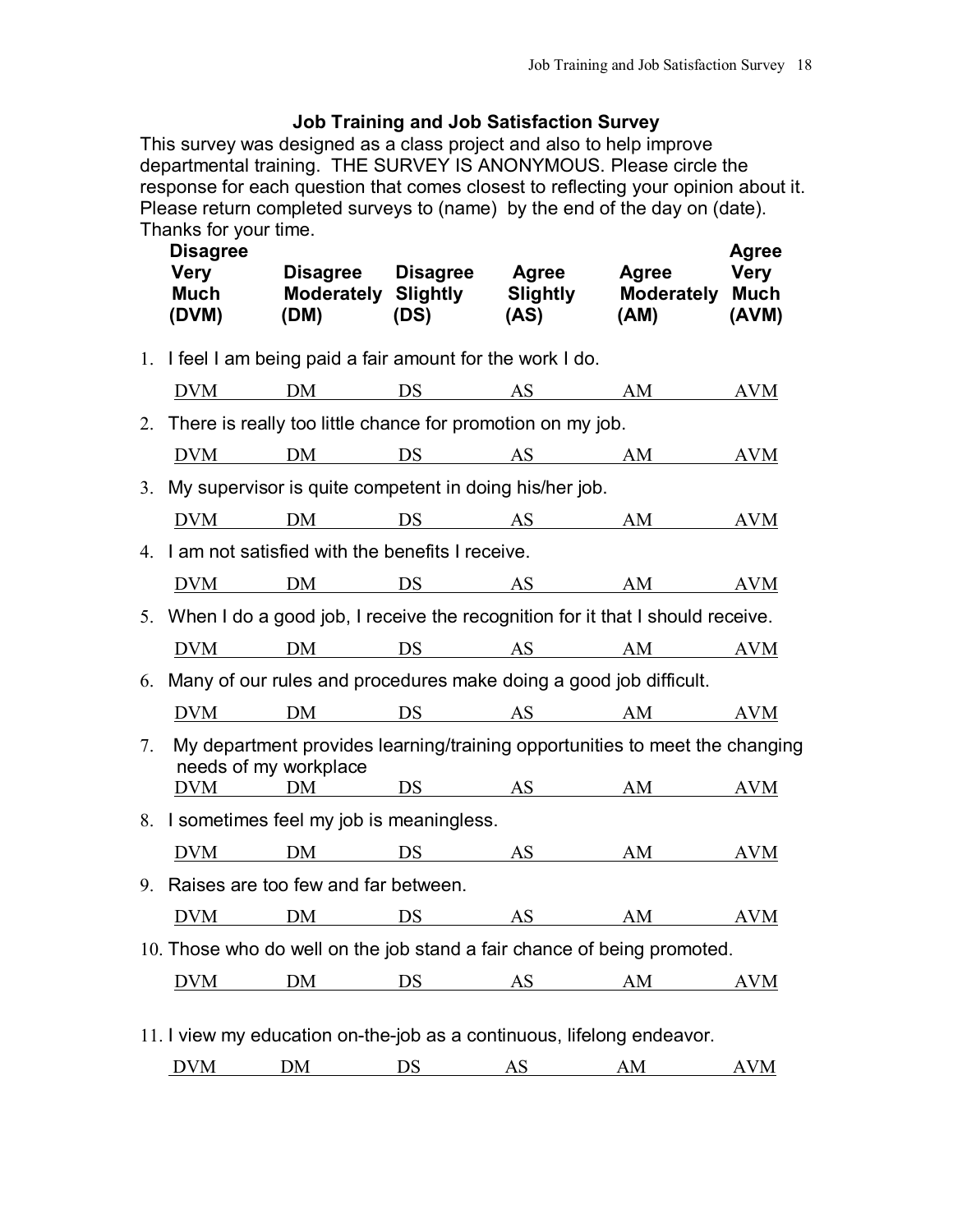| <b>Disagree</b><br>Very<br><b>Much</b><br>(DVM) | Disagree Disagree Agree<br>(DM)                                        | (DS) | (AS) | Agree<br>Moderately Slightly Slightly Moderately Much<br>$(AM)$ $(AVM)$           | <b>Agree</b><br>Very |
|-------------------------------------------------|------------------------------------------------------------------------|------|------|-----------------------------------------------------------------------------------|----------------------|
|                                                 |                                                                        |      |      | 12. The benefits we receive are as good as most other organizations offer.        |                      |
|                                                 |                                                                        |      |      | <u>DVM</u> DM DS AS AM                                                            | <b>AVM</b>           |
|                                                 | 13. I do not feel that the work I do is appreciated.                   |      |      |                                                                                   |                      |
|                                                 |                                                                        |      |      | <u>DVM</u> DM DS AS AM                                                            | AVM                  |
|                                                 | 14. My efforts to do a good job are seldom blocked by red tape.        |      |      |                                                                                   |                      |
|                                                 |                                                                        |      |      | <u>DVM DM DS AS AM AVM</u>                                                        |                      |
|                                                 | 15. I like doing the things I do at work.                              |      |      |                                                                                   |                      |
|                                                 |                                                                        |      |      | <u>DVM DM DS AS AM AVM</u>                                                        |                      |
|                                                 |                                                                        |      |      | 16. In my department, learning is planned and purposeful rather than accidental.  |                      |
|                                                 |                                                                        |      |      | <u>DVM</u> DM DS AS AM AVM                                                        |                      |
|                                                 |                                                                        |      |      | 17. I feel unappreciated by the organization when I think about what they pay me. |                      |
|                                                 |                                                                        |      |      | DVM DM DS AS AM AVM                                                               |                      |
|                                                 | 18. People get ahead as fast here as they do in other places.          |      |      |                                                                                   |                      |
|                                                 |                                                                        |      |      | <u>DVM</u> DM DS AS AM AVM                                                        |                      |
|                                                 |                                                                        |      |      | 19. My supervisor shows too little interest in the feelings of subordinates.      |                      |
|                                                 |                                                                        |      |      | <u>DVM</u> DM DS AS AM AVM                                                        |                      |
|                                                 | 20. The benefit package we have is equitable.                          |      |      |                                                                                   |                      |
|                                                 |                                                                        |      |      | <u>DVM DM DS AS AM AVM</u>                                                        |                      |
|                                                 | 21. There are few rewards for those who work here.                     |      |      |                                                                                   |                      |
| <b>DVM</b>                                      |                                                                        |      |      | DM <u>DS AS</u> AM                                                                | <b>AVM</b>           |
|                                                 | 22. I have too much to do at work.                                     |      |      |                                                                                   |                      |
| <b>DVM</b>                                      | DM                                                                     |      |      | DS AS AM                                                                          | AVM                  |
| 23. I enjoy my coworkers.                       |                                                                        |      |      |                                                                                   |                      |
| <b>DVM</b>                                      | DM                                                                     |      |      | DS AS AM                                                                          | <b>AVM</b>           |
|                                                 | 24. Overall, the on-the-job training I receive is applicable to my job |      |      |                                                                                   |                      |
|                                                 |                                                                        |      |      | <u>DVM</u> DM DS AS AM                                                            | <b>AVM</b>           |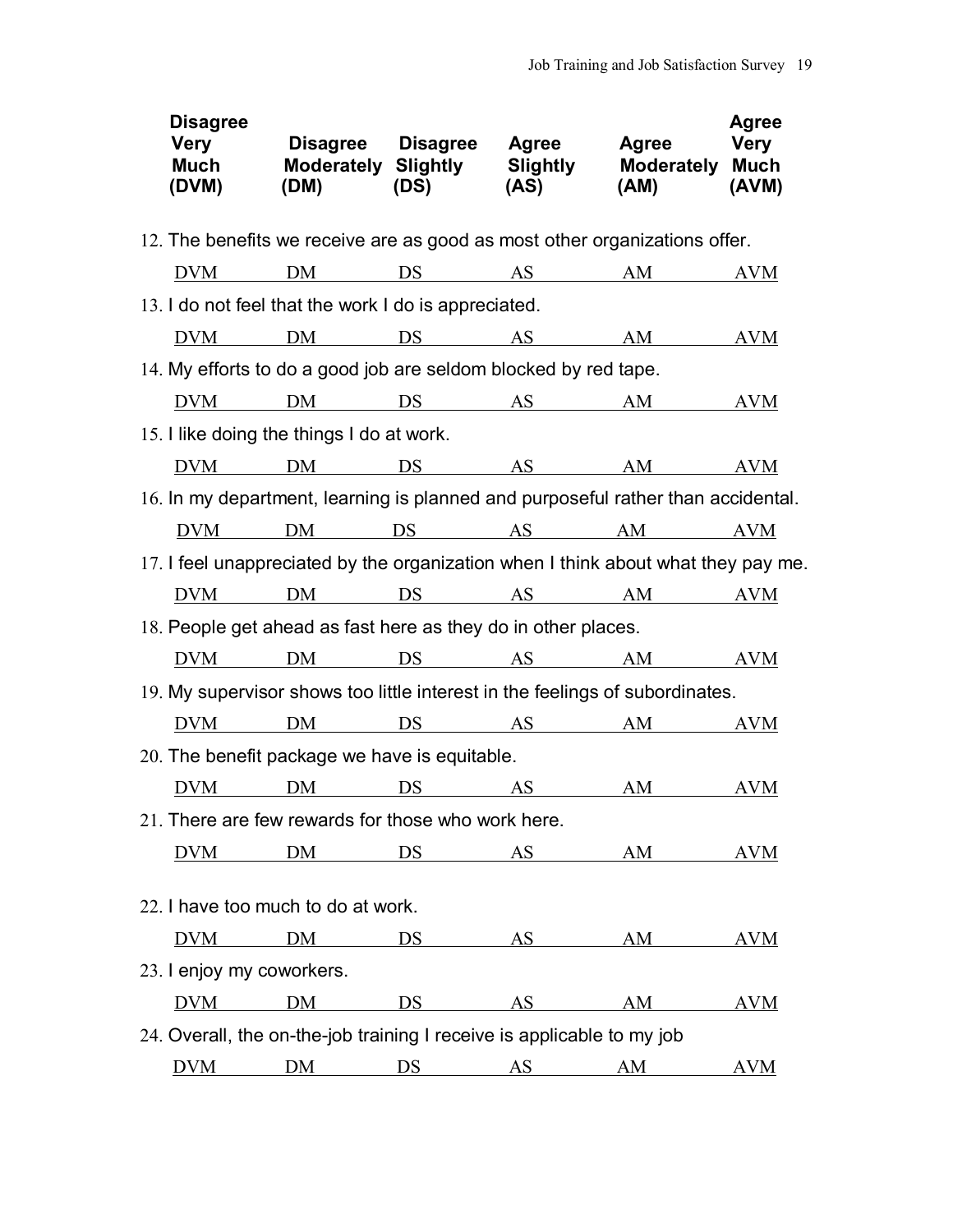| <b>Disagree</b><br><b>Very</b><br>(DVM) | Much Moderately Slightly Slightly Moderately Much                                                        | $(DM)$ $(DS)$ $(AS)$ | Disagree Disagree Agree Agree Very<br>$(AM)$ $(AVM)$ | <b>Agree</b> |
|-----------------------------------------|----------------------------------------------------------------------------------------------------------|----------------------|------------------------------------------------------|--------------|
|                                         | 25. I feel a sense of pride in doing my job.                                                             |                      |                                                      |              |
|                                         | <u>DVM DM DS AS AM AVM</u>                                                                               |                      |                                                      |              |
|                                         | 26. Overall, the training I receive on the job meets my needs                                            |                      |                                                      |              |
|                                         | <u>DVM DM DS AS AM AVM</u>                                                                               |                      |                                                      |              |
|                                         | 27. There are benefits we do not have which we should have.                                              |                      |                                                      |              |
|                                         | <u>DVM</u> DM DS AS AM AVM                                                                               |                      |                                                      |              |
| development.                            | 28. In my department, people are interested in both personal and professional                            |                      |                                                      |              |
|                                         | <u>DVM DM DS AS AM AVM</u>                                                                               |                      |                                                      |              |
|                                         | 29. I have too much paperwork.                                                                           |                      |                                                      |              |
|                                         | DVM DM DS AS AM AVM                                                                                      |                      |                                                      |              |
|                                         | 30. I don't feel my efforts are rewarded the way they should be.                                         |                      |                                                      |              |
|                                         | <u>DVM DM DS AS AM AVM</u>                                                                               |                      |                                                      |              |
|                                         | 31. I am satisfied with my chances for promotion.                                                        |                      |                                                      |              |
|                                         | <u>DVM</u> DM DS AS AM AVM                                                                               |                      |                                                      |              |
|                                         | 32. I am proactive in seeking ways to improve what I do                                                  |                      |                                                      |              |
|                                         | <u>DVM DM DS AS AM AVM</u>                                                                               |                      |                                                      |              |
| 33. My job is enjoyable.                |                                                                                                          |                      |                                                      |              |
|                                         | DVM DM DS AS AM AVM                                                                                      |                      |                                                      |              |
|                                         | 34. I like the people I work with.                                                                       |                      |                                                      |              |
|                                         | <u>DVM DM DS AS AM AVM</u>                                                                               |                      |                                                      |              |
|                                         | 35. Training and development are encouraged and rewarded in my department.<br><u>DVM DM DS AS AM AVM</u> |                      |                                                      |              |
| 36. I like my supervisor                |                                                                                                          |                      |                                                      |              |
| <b>DVM</b>                              |                                                                                                          |                      | <u>DM DS AS AM AVM</u>                               |              |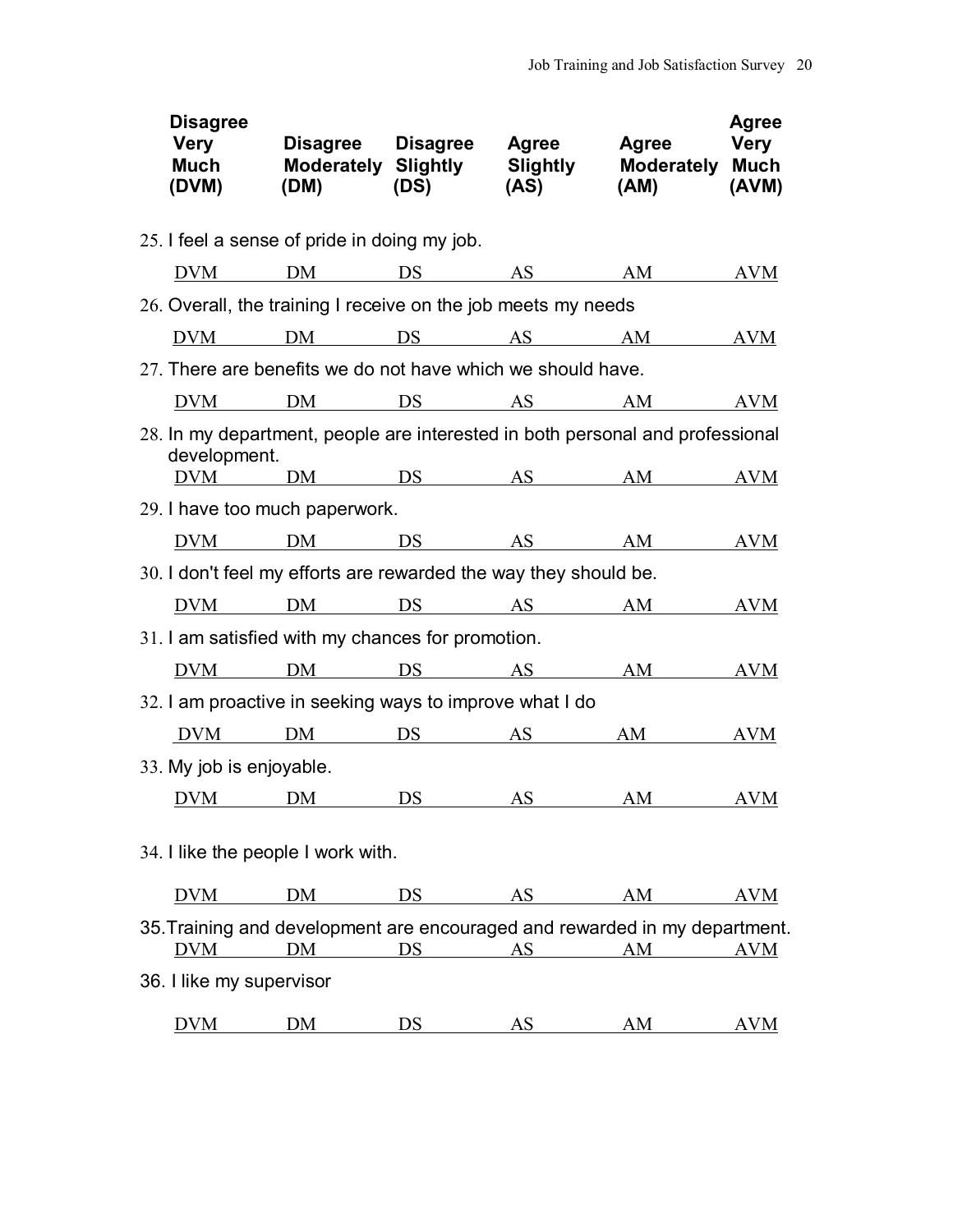| <b>Disagree</b><br>Very<br>(DVM)                                                                                                                                                                                                                                                                                               | Disagree Disagree Agree  Agree<br>Much Moderately Slightly Slightly Moderately Much |  | $(DM)$ $(DS)$ $(AS)$ | $(AM)$ $(AVM)$ | <b>Agree</b><br>Very |
|--------------------------------------------------------------------------------------------------------------------------------------------------------------------------------------------------------------------------------------------------------------------------------------------------------------------------------|-------------------------------------------------------------------------------------|--|----------------------|----------------|----------------------|
| 37.I deliberately seek out learning opportunities rather than waiting to be sent to<br>training.                                                                                                                                                                                                                               |                                                                                     |  |                      |                |                      |
|                                                                                                                                                                                                                                                                                                                                | <u>DVM DM DS AS AM AVM</u>                                                          |  |                      |                |                      |
| 38. My supervisor is unfair to me.                                                                                                                                                                                                                                                                                             |                                                                                     |  |                      |                |                      |
|                                                                                                                                                                                                                                                                                                                                | DVM DM DS AS AM AVM                                                                 |  |                      |                |                      |
| 39.I have learning goals designed to enhance my current work assignment and                                                                                                                                                                                                                                                    | to prepare me for future positions                                                  |  |                      |                |                      |
|                                                                                                                                                                                                                                                                                                                                | <u>DVM DM DS AS AM AVM</u>                                                          |  |                      |                |                      |
| 40. There is too much bickering and fighting at work.                                                                                                                                                                                                                                                                          |                                                                                     |  |                      |                |                      |
|                                                                                                                                                                                                                                                                                                                                | <u>DVM DM DS AS AM AVM</u>                                                          |  |                      |                |                      |
| 41 Overall, I am satisfied with the amount of training I receive on the job                                                                                                                                                                                                                                                    |                                                                                     |  |                      |                |                      |
|                                                                                                                                                                                                                                                                                                                                | <u>DVM DM DS AS AM AVM</u>                                                          |  |                      |                |                      |
| 42.I am generally able to use what I learn in on-the-job training in my job                                                                                                                                                                                                                                                    |                                                                                     |  |                      |                |                      |
|                                                                                                                                                                                                                                                                                                                                | <u>DVM DM DS AS AM AVM</u>                                                          |  |                      |                |                      |
| 43. I feel satisfied with my chances for salary increases.                                                                                                                                                                                                                                                                     |                                                                                     |  |                      |                |                      |
|                                                                                                                                                                                                                                                                                                                                | DVM DM DS AS AM AVM                                                                 |  |                      |                |                      |
| 44. Think about the types of formal training you have participated in within the<br>past year, and rank on a scale of 1-5 which types of on-the-job training<br>situations you have participated in the most. (1=most time spent in this type<br>of training situation; 5=least time spent in this type of training situation) |                                                                                     |  |                      |                |                      |
| Instructor-lead classroom training<br>One-on-one training<br>On-line or computer-based training<br>Job shadowing or observing experienced<br>employees<br>Self-study or independent study<br>(including video-based training)                                                                                                  |                                                                                     |  |                      |                |                      |

45.Of all the training methods listed in question 44 (above), circle the one that you believe is most effective in helping you learn.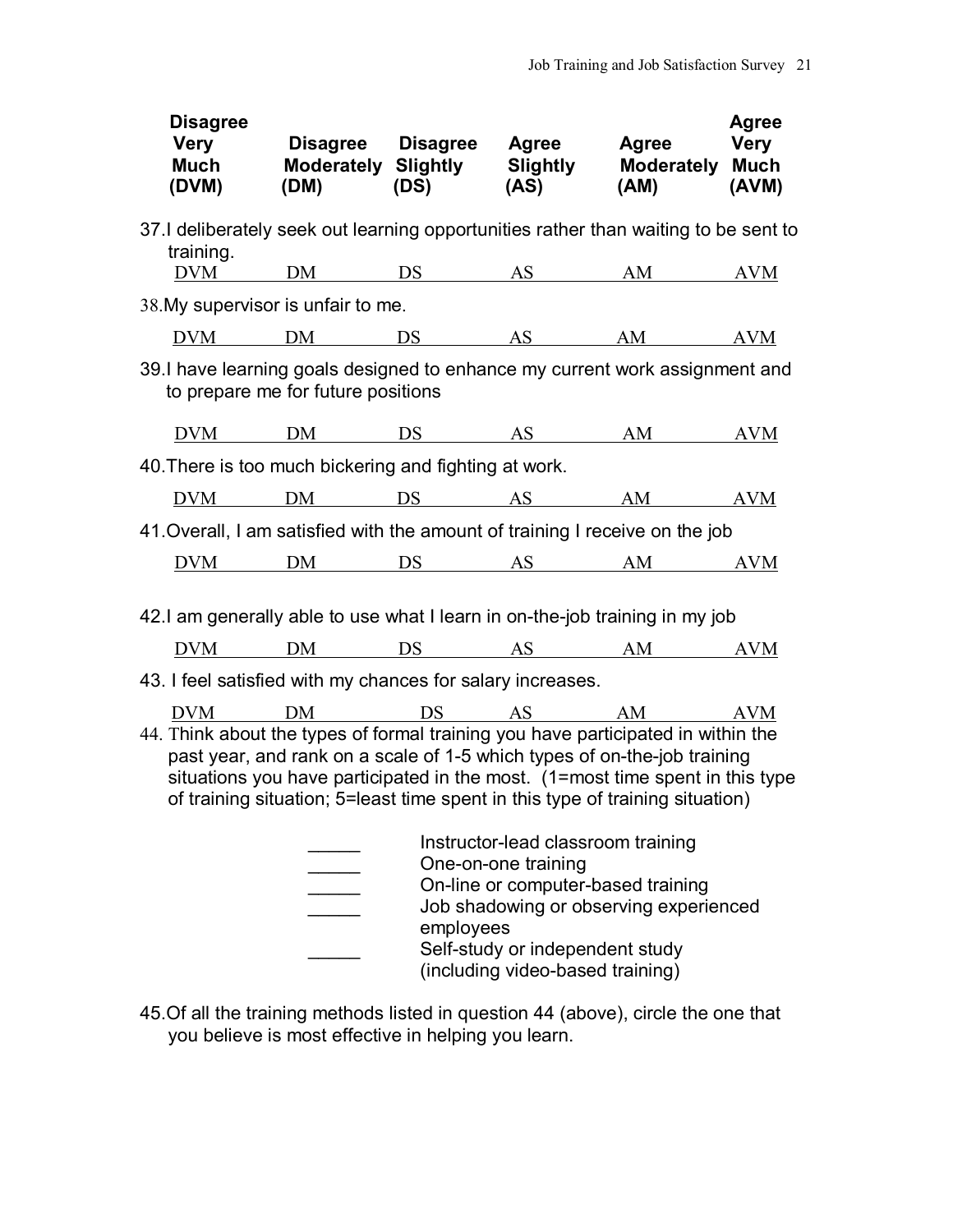46.In the past year, rank on a scale of 1-3 the types of on-the-job training that you have received in order of most to least (1=most time spent in this type of training; 3=least amount of time spent in this type of training).

Technical or job-specific skill training

General business skill training (example: computer classes)

Personal development training

47. How many years have you been in your current position:

|  | Less than one |
|--|---------------|
|  | 1-3 years     |
|  | 4-6 years     |
|  | 7-9 years     |
|  | $10-12$ years |
|  | Over 13 years |

If you have been in your job for one year or more, skip to question 49.

- 48. If you have been in your current position for less than a year, how many days have you spent in formal on-the-job training . (skip to question 50)
- 49. If you have been in your current position for more than a year, how many days in the past year have you spent in formal on-the-job training \_\_\_\_\_.

50. My age is: \_\_\_\_\_under 20 \_\_\_\_\_20-25 \_\_\_\_\_26-30 \_\_\_\_\_31-35 \_\_\_\_\_36-40 \_\_\_\_\_41-45 \_\_\_\_\_46-50 \_\_\_\_\_51-55 \_\_\_\_\_56-60 \_\_\_\_\_61-65 \_\_\_\_\_over 66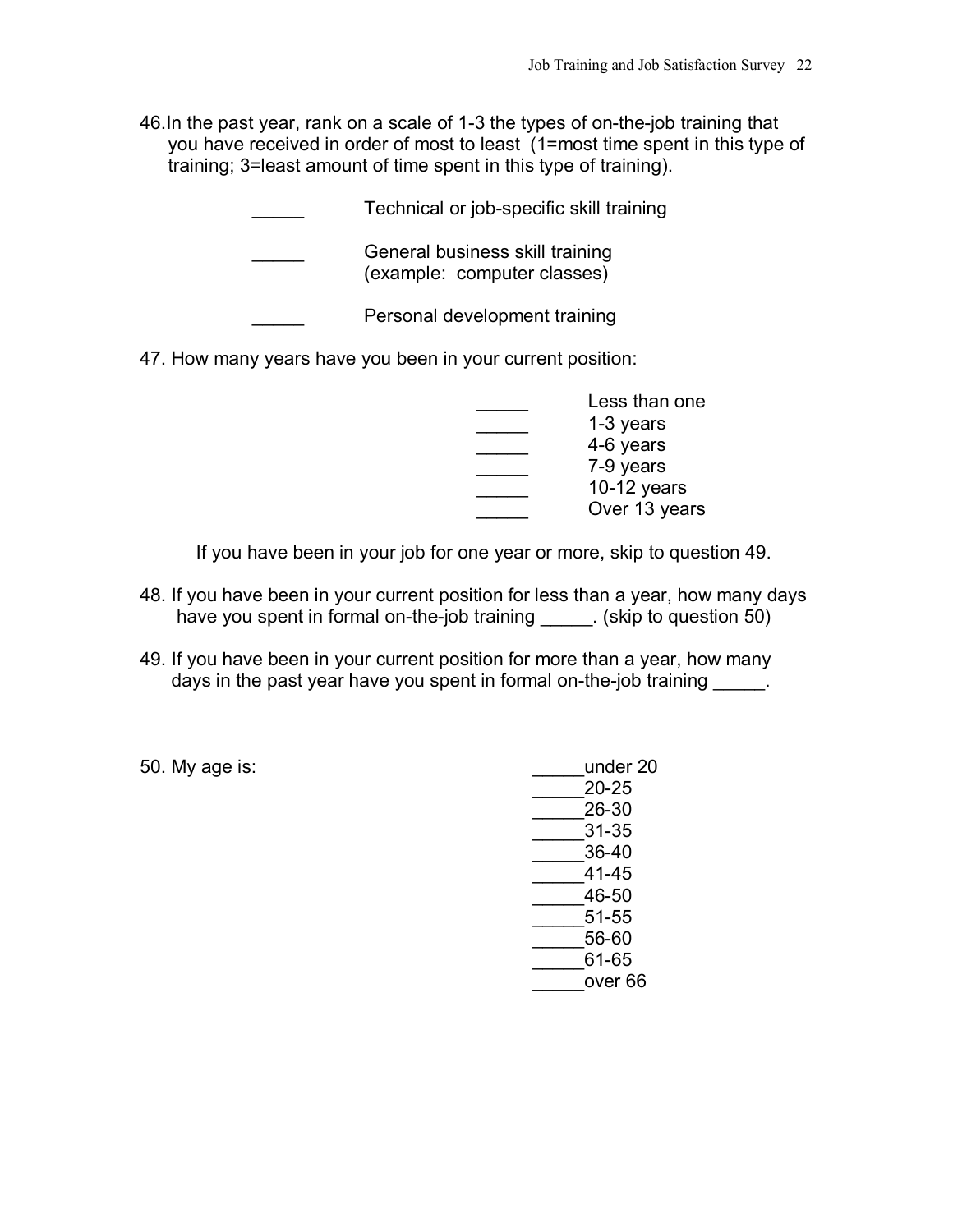| 51. My level of education is: |                    | Some High School<br>High School Diploma<br>Some College<br><b>Bachelor's Degree</b><br>Some Graduate Study<br><b>Graduate Degree</b> |
|-------------------------------|--------------------|--------------------------------------------------------------------------------------------------------------------------------------|
| 52.I am                       | Male               | Female                                                                                                                               |
| 53.I am a                     | Permanent employee | Contract employee                                                                                                                    |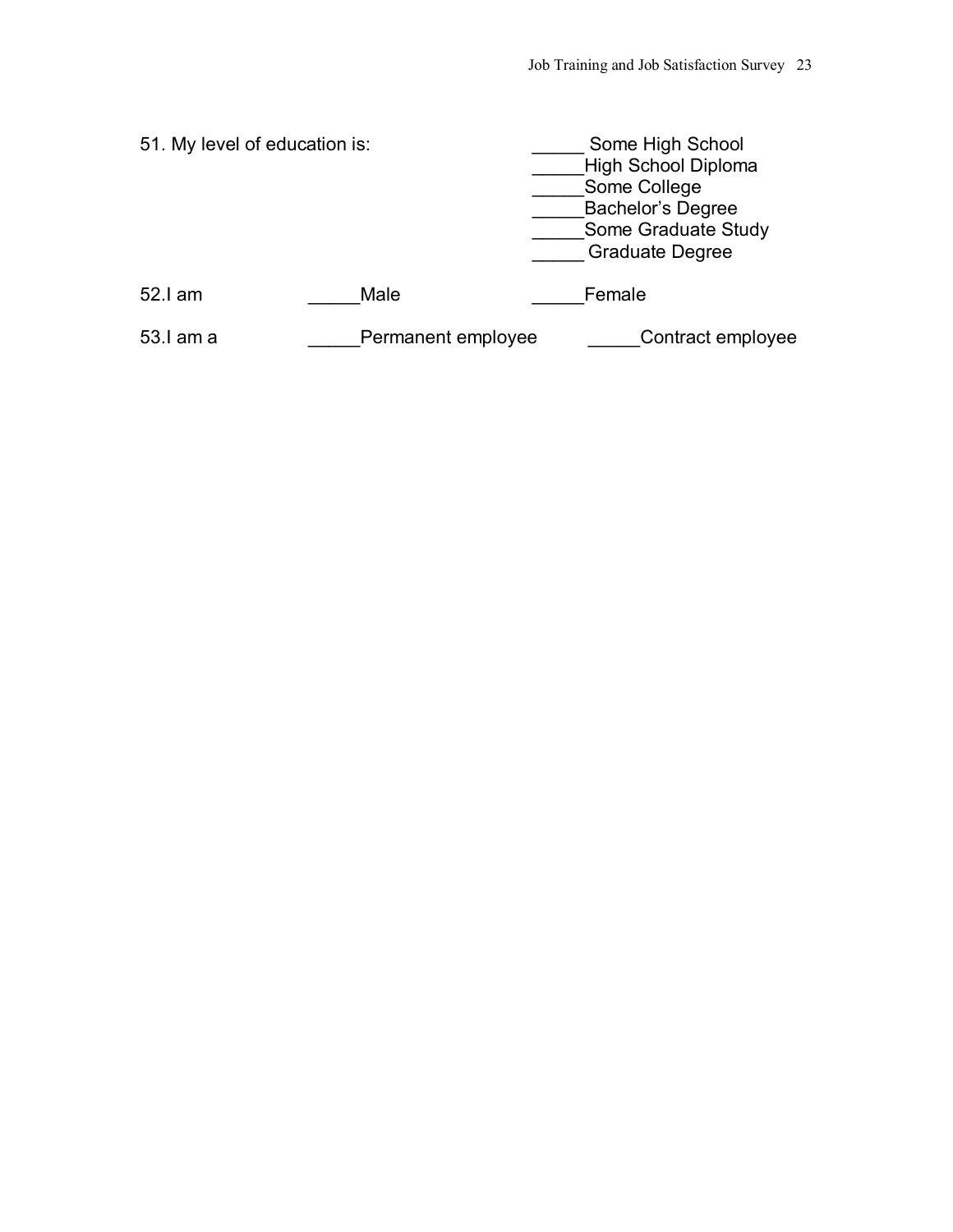Appendix A

Reliability Information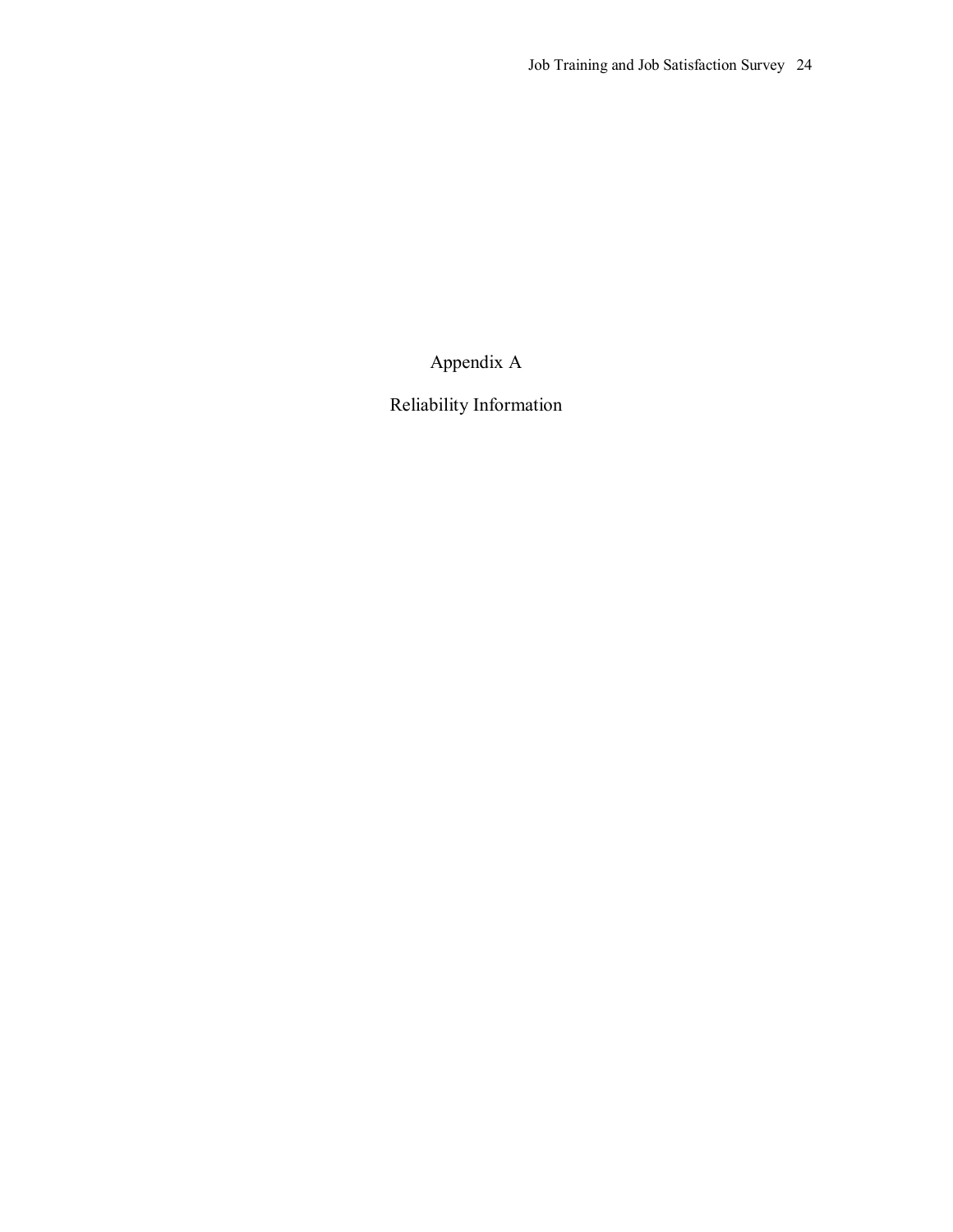# Organizational Support for Training with an overall alpha of .77.

| Item Questions                                           | M    |      |      |     |
|----------------------------------------------------------|------|------|------|-----|
| Question 7                                               |      |      |      |     |
| My department provides learning/training opportunities   |      |      |      |     |
| to meet the changing needs of the workplace              | 4.49 | 1.35 | -64  | .70 |
| Question 18                                              |      |      |      |     |
| In my department, learning is planned and purposeful     |      |      |      |     |
| rather than accidental                                   | 4.03 | 1.39 | .68  | .68 |
| Question 30                                              |      |      |      |     |
| In my department, people are interested in both personal |      |      |      |     |
| and professional development                             | 433  | 1.32 | - 49 | -77 |
| Question 39                                              |      |      |      |     |
| Training and development are encouraged and rewarded     |      |      |      |     |
| in my department                                         | 4.00 | 1.57 | -54  | .75 |
|                                                          |      |      |      |     |

Note. CTTC represents the corrected item-total correlation. AITD denoted the alpha if item deleted.

Table 2

## Employee feelings about Training with an overall alpha of ..61.

| Item Questions                                           | <u>M</u> | <b>SD</b>       |     |     |
|----------------------------------------------------------|----------|-----------------|-----|-----|
| Question 12                                              |          |                 |     |     |
| I view my education on-the-job as a continuous,          |          |                 |     |     |
| lifelong endeavor                                        | 5.06     | $1.2 \qquad 37$ |     | .54 |
| Question 34                                              |          |                 |     |     |
| I am proactive in seeking ways to improve what I do 5.06 |          | .96             | .41 | .53 |
| Question 41                                              |          |                 |     |     |
| I deliberately seek out learning opportunities rather    |          |                 |     |     |
| than waiting to be sent to training                      | 4.75     | 1.1             | .47 | .48 |
| Question 43                                              |          |                 |     |     |
| I have learning goals designed to enhance my current     |          |                 |     |     |
| work assignment and prepare me for future                |          |                 |     |     |
| positions                                                | 4.37     | 146             | -33 | .60 |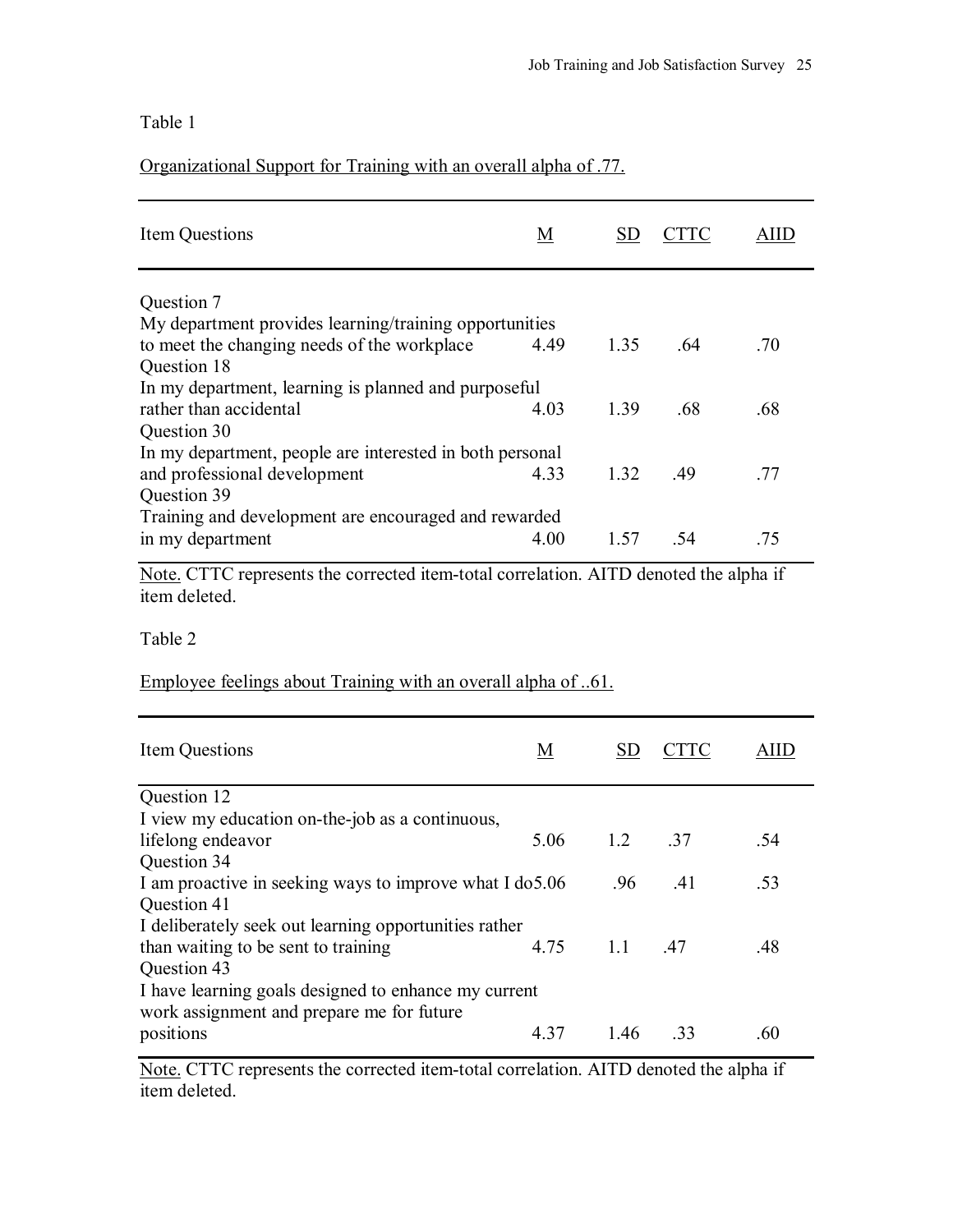Employee satisfaction with training with an overall alpha of .85.

| Item Questions                                                                              | M    | SD                                       |     |     |
|---------------------------------------------------------------------------------------------|------|------------------------------------------|-----|-----|
| Question 26                                                                                 |      |                                          |     |     |
| Overall, the on-the-job training I receive is applicable                                    |      |                                          |     |     |
| to my job                                                                                   | 4.5  | $\begin{array}{ccc} & 1 & 2 \end{array}$ | .75 | .77 |
| Question 28                                                                                 |      |                                          |     |     |
| Overall, the training I receive on the job meets my<br>needs                                | 4.3  | 1.21                                     | .83 | .74 |
| Question 45                                                                                 |      |                                          |     |     |
| Overall, I am satisfied with the amount of training<br>I receive on the job.<br>Question 47 | 4.14 | 1.33                                     | .60 | .85 |
| I am generally able to use what I learn in on-the-job<br>training in my job                 | 4.75 | .98                                      | -59 | .85 |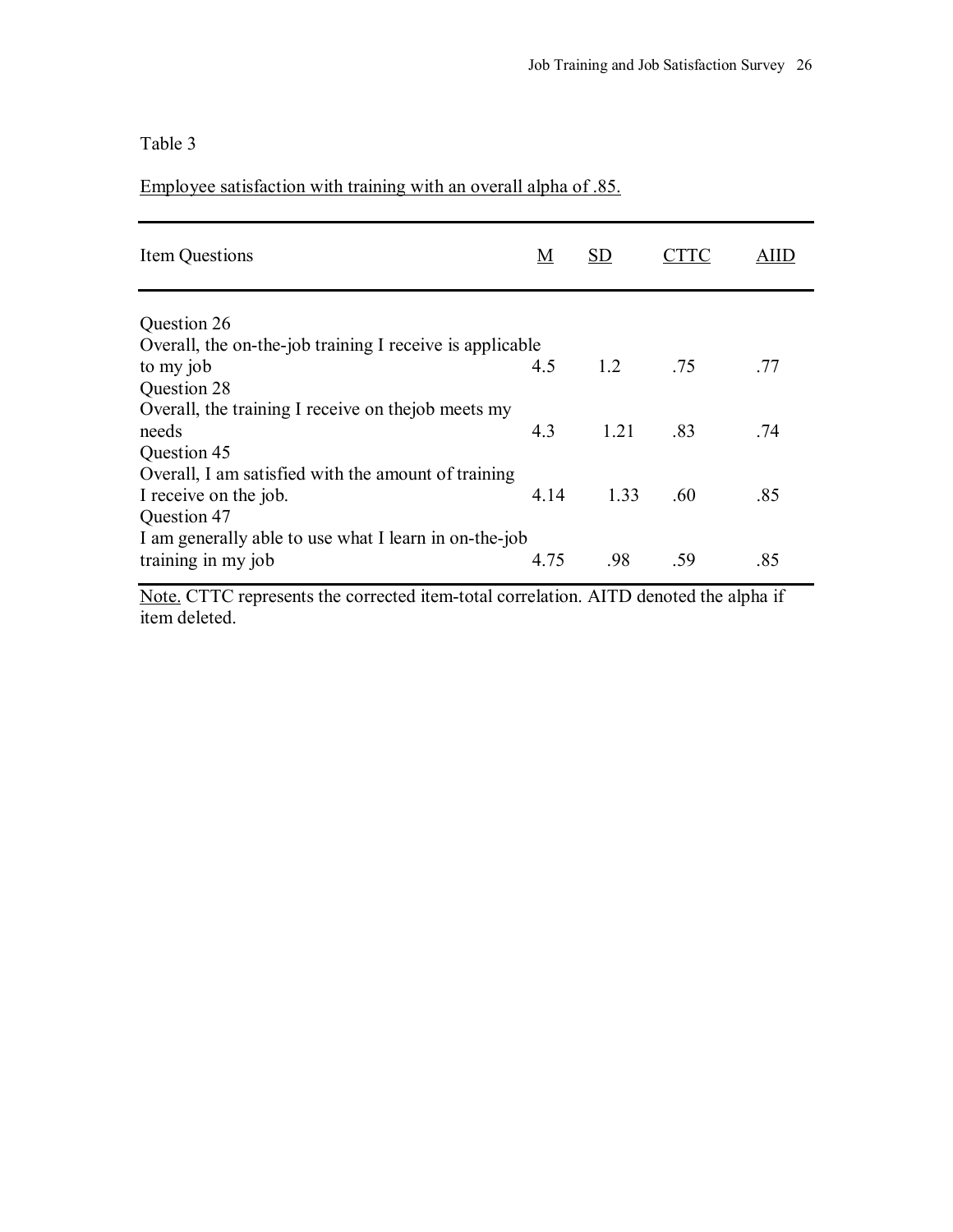Satisfaction with opportunities for rewards with an overall alpha of .90.

| Item Questions                                             | <u>M</u> | SD   | <b>CTTC</b> | <b>AIID</b> |  |
|------------------------------------------------------------|----------|------|-------------|-------------|--|
| Question 1                                                 |          |      |             |             |  |
| I feel I am being paid a fair amount for the work I do 3.9 |          | 1.5  | .59         | .89         |  |
| Question 2                                                 |          |      |             |             |  |
| There is really too little chance for promotion on my      |          |      |             |             |  |
| job                                                        | 3.05     | 1.61 | .49         | .89         |  |
| Question 5                                                 |          |      |             |             |  |
| When I do a good job, I receive the recognition for        |          |      |             |             |  |
| it that I should receive                                   | 4.04     | 1.36 | .62         | .89         |  |
| Question 10                                                |          |      |             |             |  |
| Raises are too far and few between                         | 3.13     | 1.6  | .6          | .89         |  |
| Question 11                                                |          |      |             |             |  |
| Those who do well on the job stand a fair chance           |          |      |             |             |  |
| of being promoted                                          | 3.4      | 1.5  | .57         | .89         |  |
| Question 14                                                |          |      |             |             |  |
| I do not feel the work I do is appreciated                 | 3.9      | 1.44 | .58         | .89         |  |
| Question 19                                                |          |      |             |             |  |
| I feel unappreciated by the organization when I            |          |      |             |             |  |
| think about what they pay me                               | 3.87     | 1.64 | .67         | .89         |  |
| Question 20                                                |          |      |             |             |  |
| People get ahead as fast here as they do in other          |          |      |             |             |  |
| places                                                     | 3.1      | 1.4  | .46         | .89         |  |
| Question 23                                                |          |      |             |             |  |
| There are few rewards for those who work here              | 4.1      | 1.5  | .57         | .89         |  |
| Question 32                                                |          |      |             |             |  |
| I don't feel my efforts are rewarded the way               |          |      |             |             |  |
| they should be                                             | 3.6      | 1.4  | .73         | .88         |  |
| Question 33                                                |          |      |             |             |  |
| I am satisfied with my chance for promotion                | 3.2      | 1.6  | .7          | .88         |  |
| Question 48                                                |          |      |             |             |  |
| I feel satisfied with my chances for salary                |          |      |             |             |  |
| increases                                                  | 3.5      | 1.6  | .77         | .88         |  |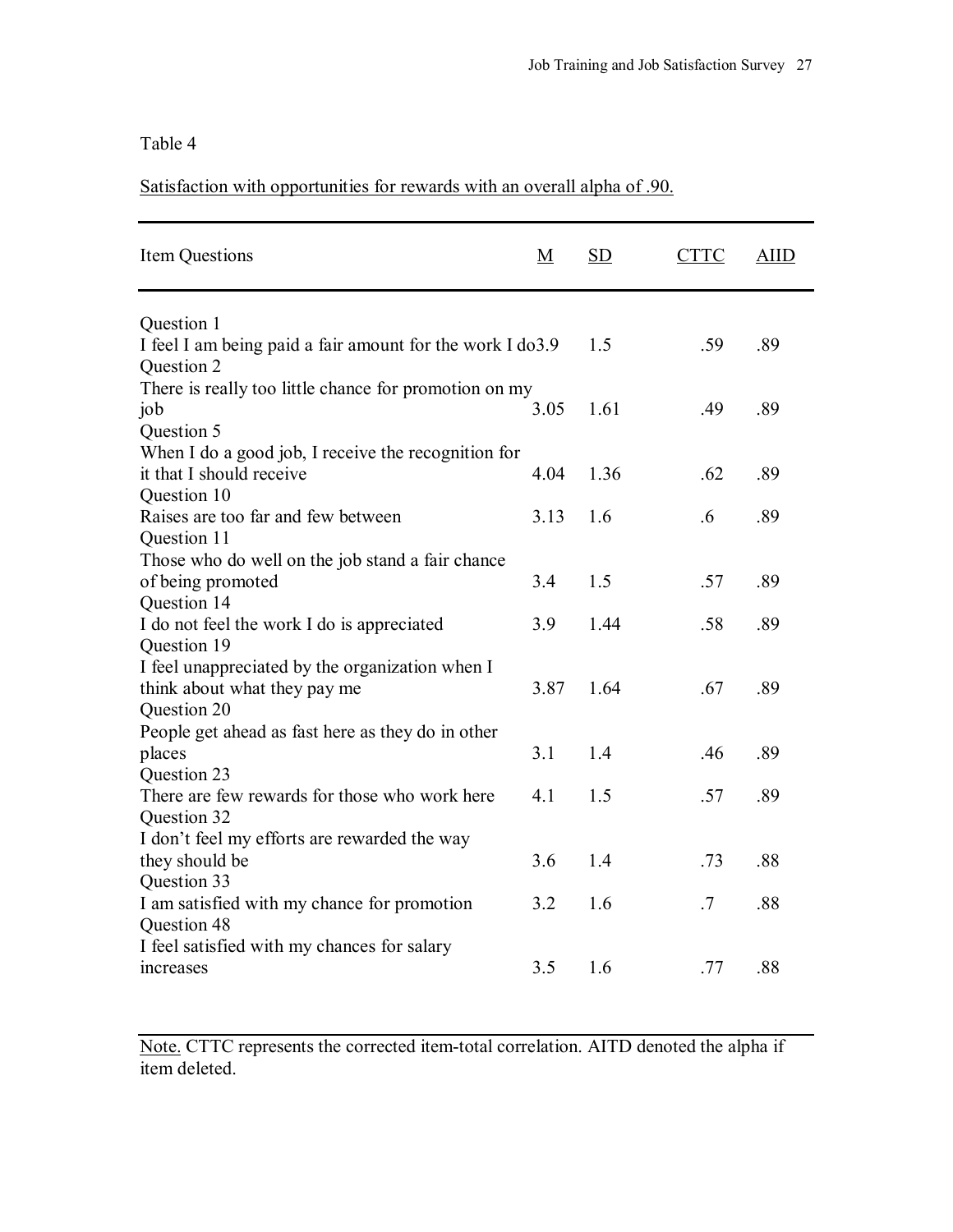## Employee satisfaction with coworkers with an overall alpha of .77.

| Item Questions                                                        | М   | <b>SD</b>                             | .TTC            | AIID |
|-----------------------------------------------------------------------|-----|---------------------------------------|-----------------|------|
| Question 25                                                           |     |                                       |                 |      |
| I enjoy my coworkers                                                  | 5.0 | $\begin{array}{cc} 1 & 0 \end{array}$ | $.7\phantom{0}$ | .61  |
| Question 37<br>I like the people I work with                          | 5.0 | 09                                    | .72             | .63  |
| Question 44<br>There is too much bickering and fighting at work $3.8$ |     | 15                                    | .53             | -9   |

Note. CTTC represents the corrected item-total correlation. AITD denoted the alpha if item deleted.

Table 6

Employee satisfaction with supervision with an overall alpha of .86.

| Item Questions                                 | M   | SD  | $\cup$ FC |                        |
|------------------------------------------------|-----|-----|-----------|------------------------|
| Question 3                                     |     |     |           |                        |
| My supervisor is quite competent in doing      |     |     |           |                        |
| his/her job                                    | 4.5 | 1.4 | .65       | .84                    |
| Question 21                                    |     |     |           |                        |
| My supervisor shows too little interest in the |     |     |           |                        |
| feelings of subordinates                       | 44  | 1.5 | .67       | .84                    |
| Question 40                                    |     |     |           |                        |
| I like my supervisor.                          | 4.9 | 1.1 | .78       | $\cdot$ <sup>8</sup> . |
| Question 42                                    |     |     |           |                        |
| My supervisor is unfair to me                  | 5.0 | 1.3 | .76       | -77                    |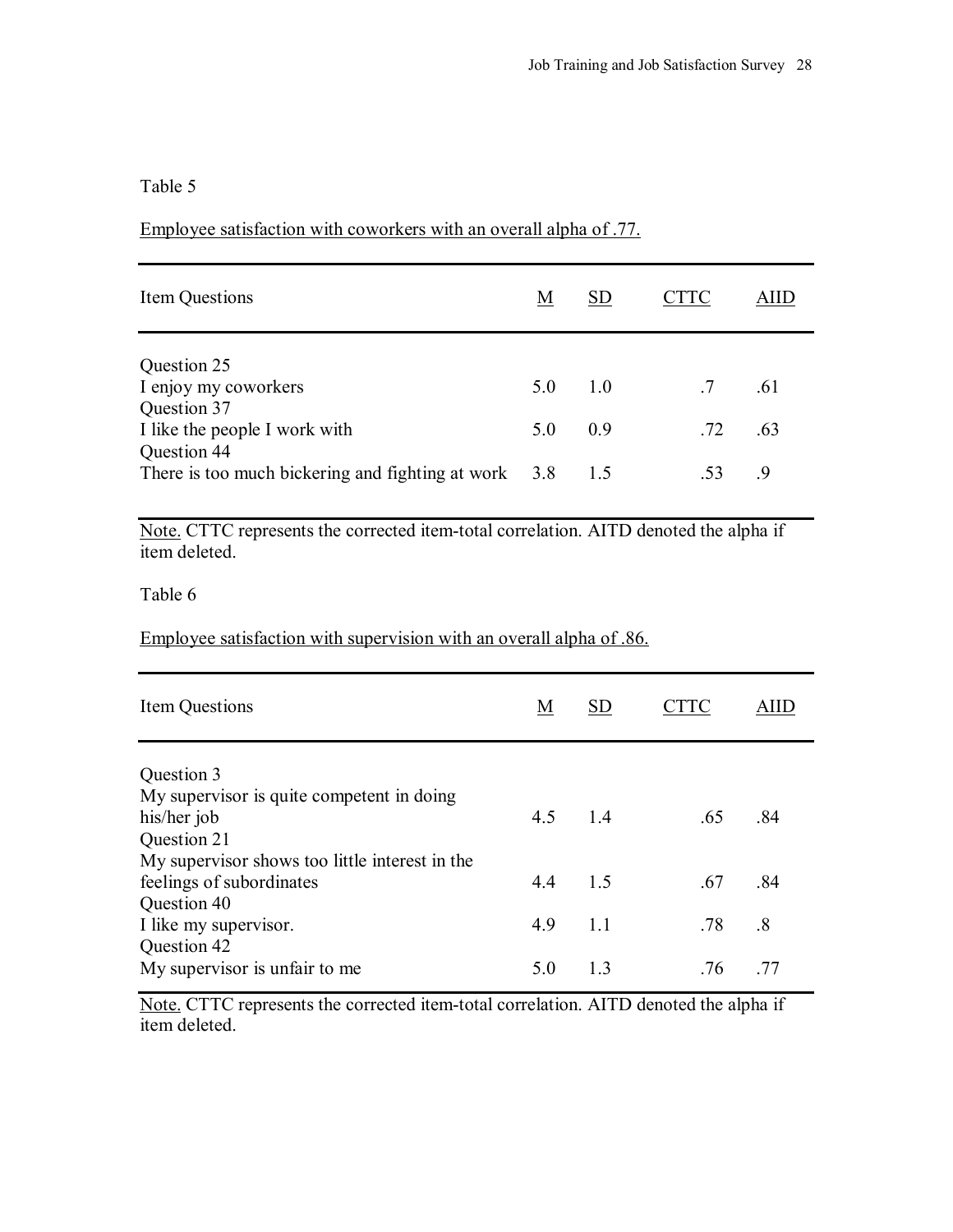Employee satisfaction with fringe benefits with an overall alpha of .78.

| <b>Item Questions</b>                                                                    | M   | <b>SD</b> | CTTC        | <b>AIID</b> |
|------------------------------------------------------------------------------------------|-----|-----------|-------------|-------------|
| Question 4                                                                               |     |           |             |             |
| I am not satisfied with the benefits I receive<br>Question 13                            | 4.4 | 1.9       | .55         | .75         |
| The benefits we receive are as good as most other<br>organizations offer<br>Question 22  | 4.5 | 1.6       | $.6\,$      | .72         |
| The benefits package we have is equitable<br>Question 29                                 | 4.4 | 1.6       | .67         | .68         |
| There are benefits we do not have which                                                  |     |           |             |             |
| we should have                                                                           | 3.5 | 1.5       | .54         | .75         |
| Table 8<br>Employee satisfaction with operating conditions with an overall alpha of .68. |     |           |             |             |
| Item Questions                                                                           | M   | <b>SD</b> | <b>CTTC</b> | <b>AIID</b> |
| Question 6                                                                               |     |           |             |             |
| Many of our rules and procedures make doing a                                            |     |           |             |             |
| good job difficult                                                                       | 3.8 | 1.5       | .37         | .68         |
| Question 15<br>My efforts to do a good job are seldom blocked                            |     |           |             |             |
| by red tape                                                                              | 3.8 | 1.2       | .31         | .7          |
| Question 24                                                                              |     |           |             |             |
| I have too much to do at work<br>Question 31                                             | 3.7 | 1.3       | .5          | .6          |
| I have too much paperwork                                                                | 3.6 | 1.7       | .7          | .4          |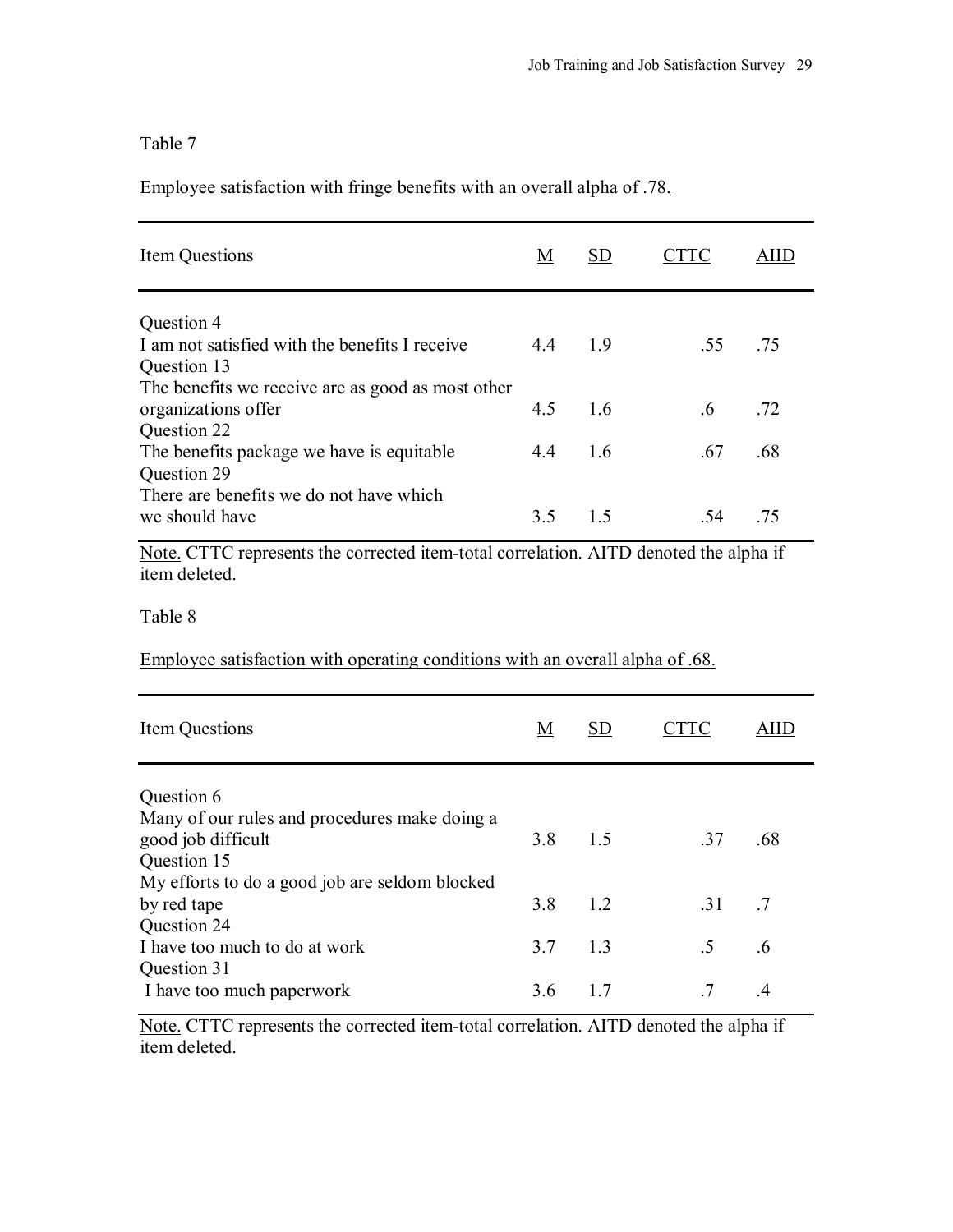# Employee satisfaction with nature of work with an overall alpha of .81.

| Item Questions                          | <u>M</u> | <b>SD</b> |     |     |
|-----------------------------------------|----------|-----------|-----|-----|
| Question 8                              |          |           |     |     |
| I sometimes feel my job is meaningless  | 4.2      | 16        | .48 | .85 |
| Question 17                             |          |           |     |     |
| I like doing the things I do at work    | 4.9      | 1.2       | .81 | .66 |
| Question 27                             |          |           |     |     |
| I feel a sense of pride in doing my job | 5.3      | - 9       | .65 | .76 |
| Question 35                             |          |           |     |     |
| My job is enjoyable                     | 4.7      | 12        | .65 | -75 |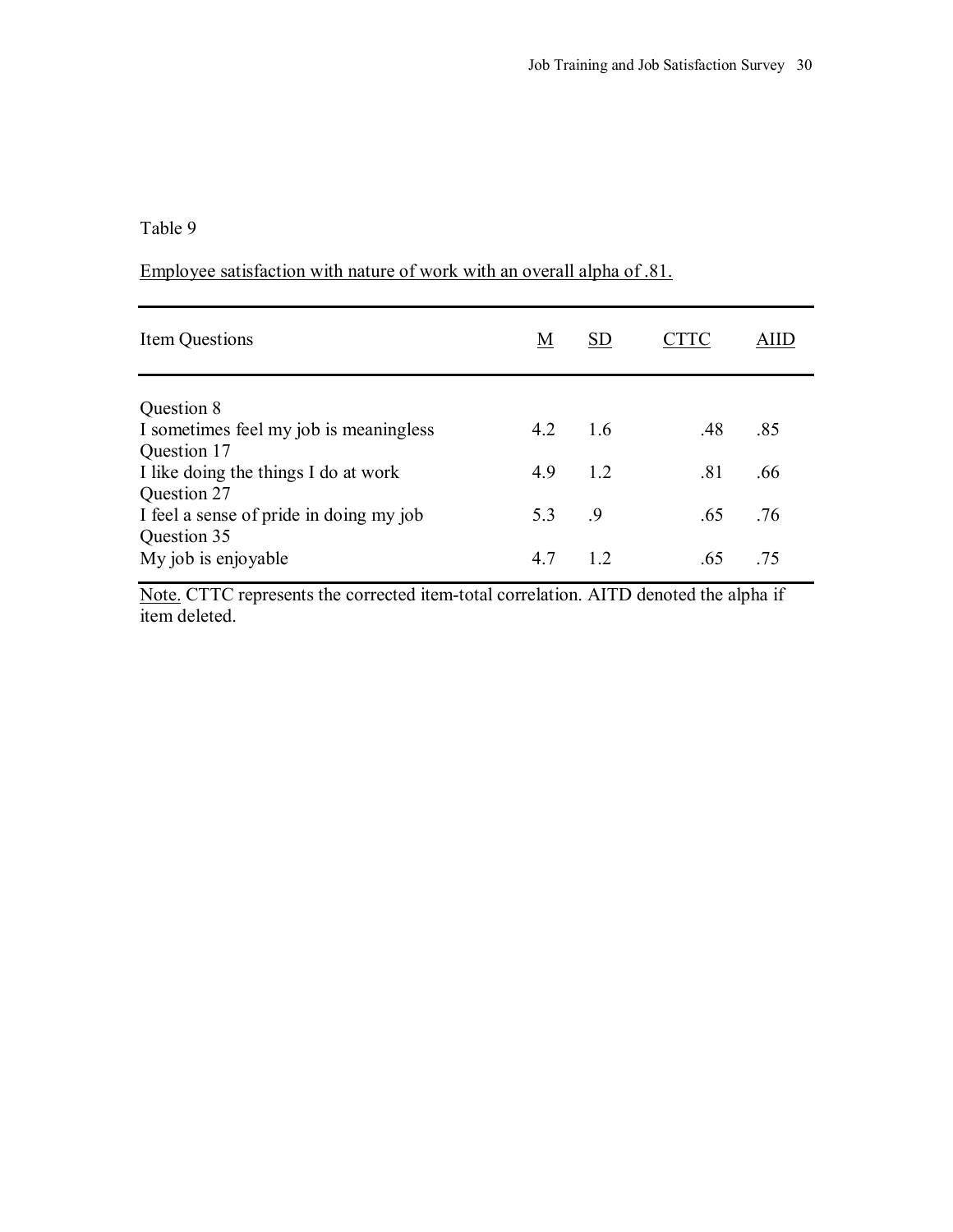Appendix B

Factor Analysis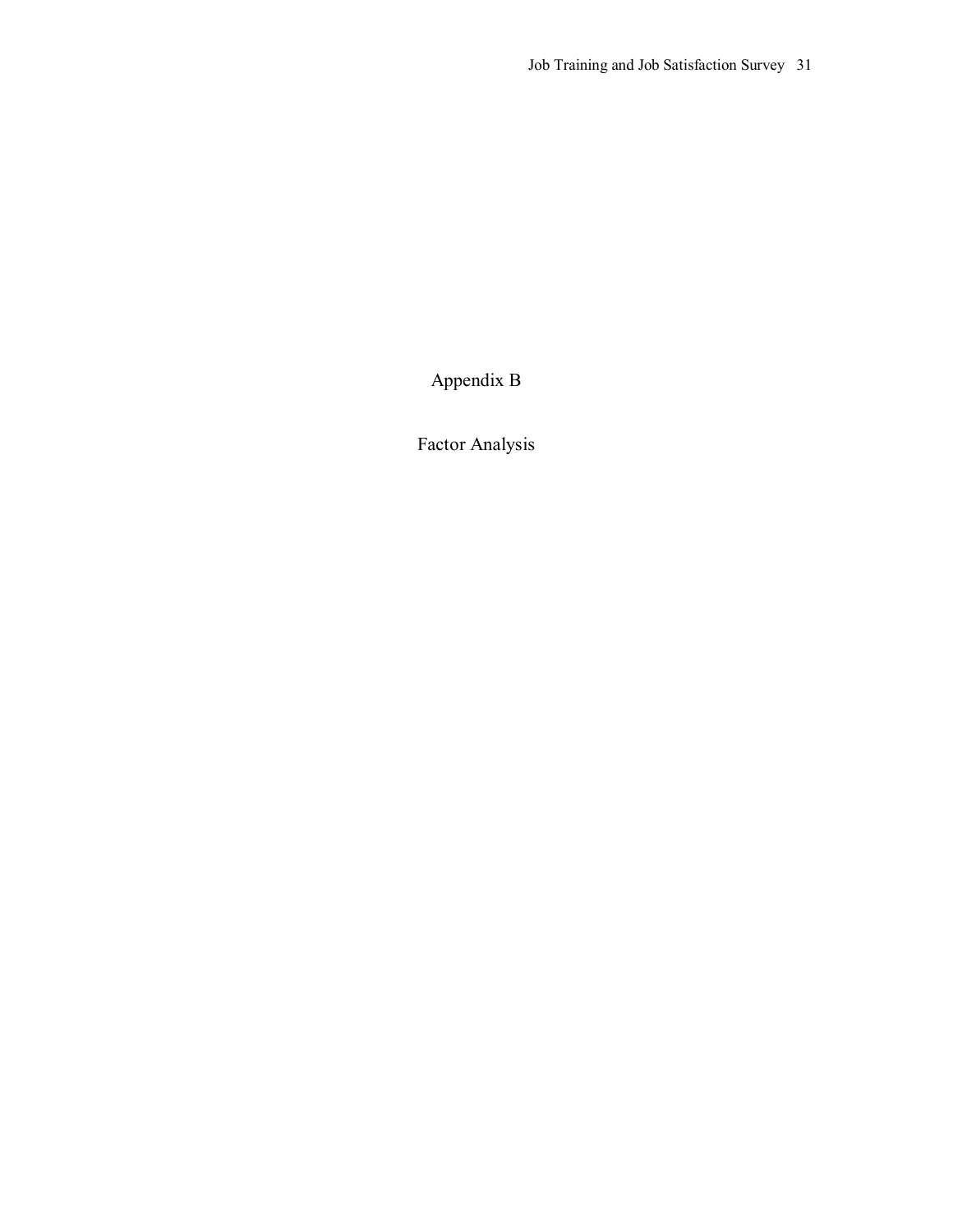#### Factor Analysis Based on Pilot Study

#### Job Satisfaction

When combined with questions regarding job training, the factor structure of Spector's original Job Satisfaction survey differed slightly from that of the original. A six-factor solution was obtained rather than the eight constructed by Spector. The original subscales of satisfaction with pay, promotion, and contingent rewards were combined to form a single subscale that was called satisfaction with opportunities and rewards. Another subscale, satisfaction with communication, was removed entirely. The remainder of Spector's original subscales engendered a relatively clean factor structure with limited overlap between the scales. Results of the pilot study indicated a Cronbach's alpha of .89 for the revised job satisfaction scale by itself.

In summary, the six subscales that comprise overall job satisfaction on the Job Training and Job Satisfaction Survey include an employee's level of satisfaction with each of the following. Opportunities and rewards include satisfaction with pay, pay raises, promotion opportunities and rewards (not necessarily monetary) given for good performance. There are twelve items on the instrument relating to this construct. Satisfaction with supervision examines an employee's feelings about his/her immediate supervisor. This construct is measured using four items. The instrument also includes four items measuring each of the following constructs: satisfaction with fringe benefits, satisfaction with coworkers, and satisfaction with the nature of the work performed by the employee. Satisfaction with operating conditions, including rules and procedures, is also measured using four items.

#### Job Training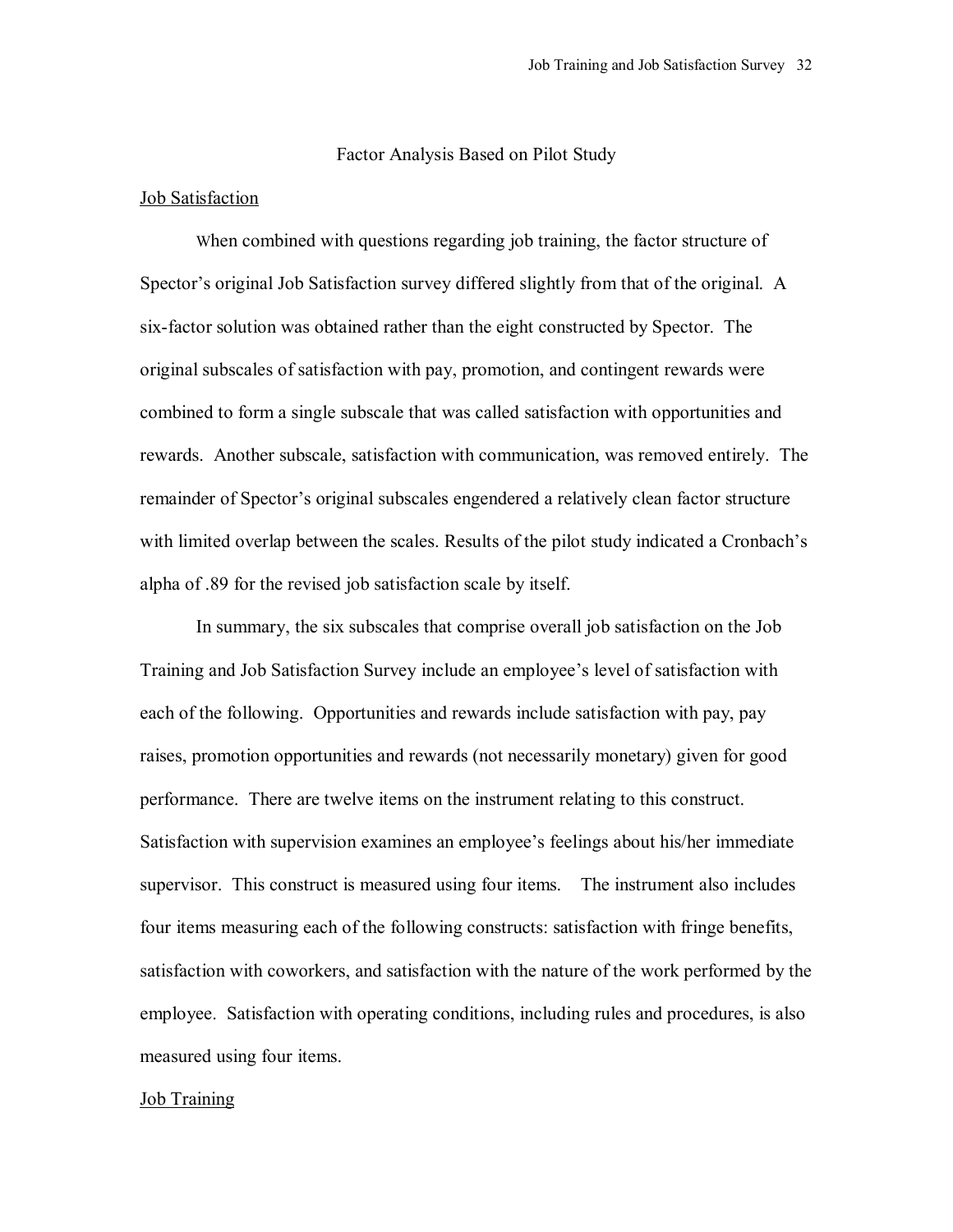The Job Training facets of this survey measure employee satisfaction with on-thejob training. The three subscales measure organizational support for training, employee feelings about training, and employee satisfaction with training. There are four questions for each subscale. Additionally, the Job Training and Job Satisfaction Survey contains five questions regarding training methodology, training content, and time spent in training. In addition to separate subscale use, the entire measure may be used as an overall measure of training satisfaction. Results of the aforementioned pilot study indicated a Cronbach's alpha of .83 for the job training satisfaction scale by itself.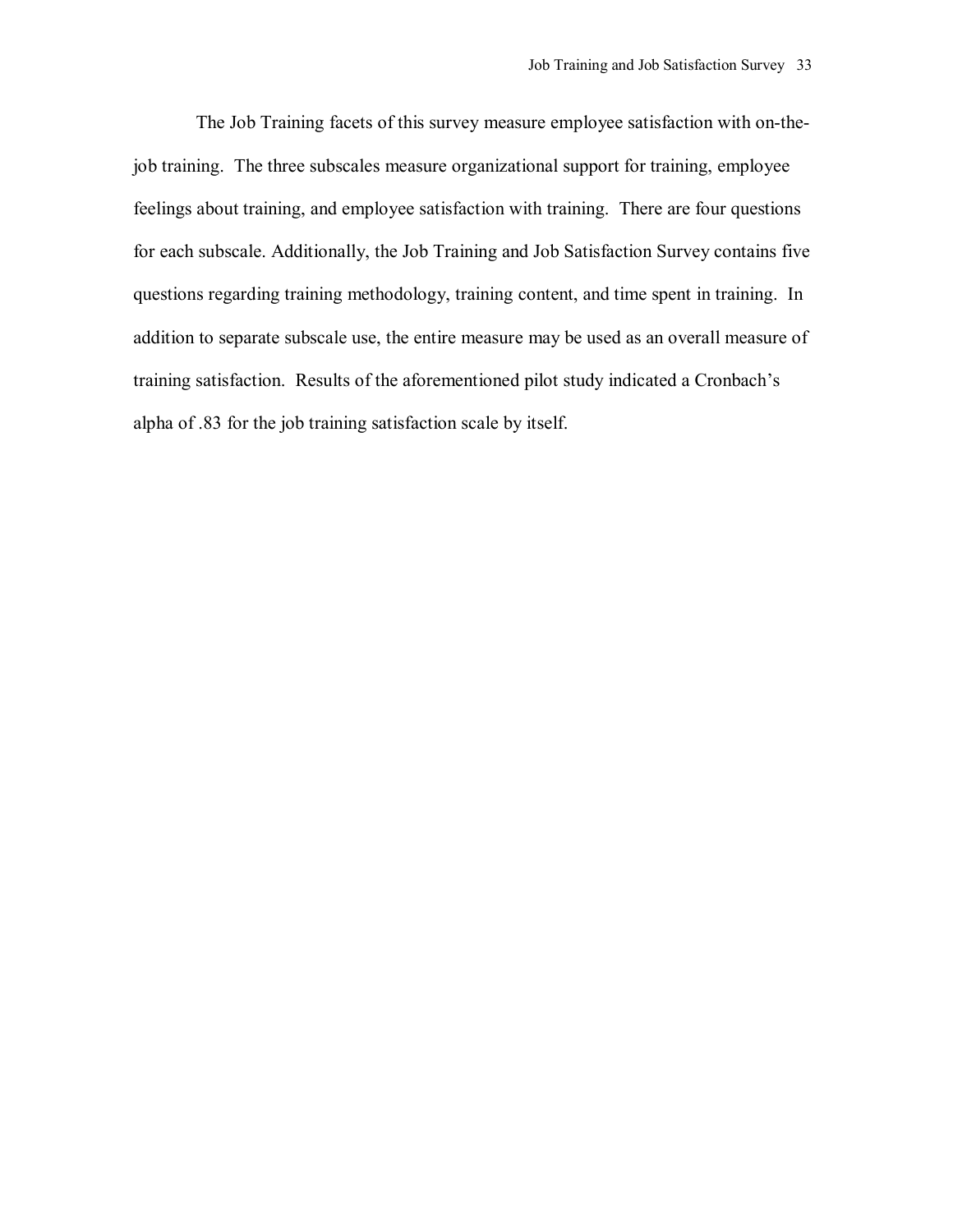Table 1.

| Summary of the Factor Loading for Varimax Three-Factor Solution for the Satisfaction |  |  |
|--------------------------------------------------------------------------------------|--|--|
| with Training Questions                                                              |  |  |

|                 | <b>Factor Loading</b> |                |     |  |
|-----------------|-----------------------|----------------|-----|--|
| Item            | 1                     | $\overline{2}$ | 3   |  |
| Q28             | .92                   |                |     |  |
| Q <sub>45</sub> | .89                   |                |     |  |
| Q47             | .86                   |                |     |  |
| Q26             | .85                   |                |     |  |
| Q41             |                       | .81            |     |  |
| Q12             |                       | .77            |     |  |
| $Q$ 34          | .39                   | .59            |     |  |
| Q43             |                       | .48            | .38 |  |
| Q18             | .79                   |                | .45 |  |
| Q7              | .72                   |                | .43 |  |
| Q30             |                       |                | .77 |  |
| Q39             |                       | .44            | .75 |  |

Note. Factors for the 3 factors are Employee Satisfaction, Employee Satisfaction, and Organizational Support, respectively. Item-to-factor loadings below .30 were suppressed.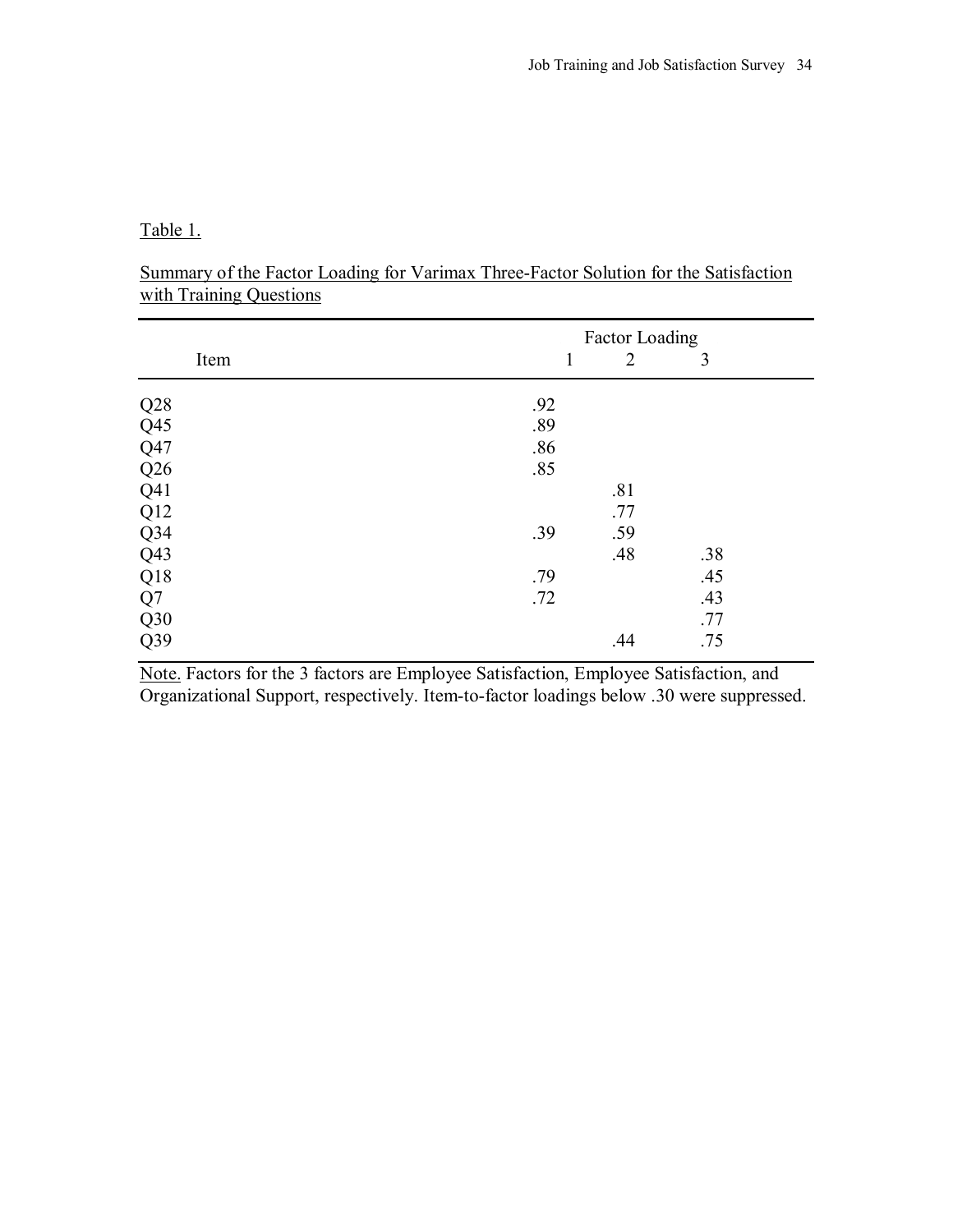|                |         |            | Factor Loading |                |        |     |
|----------------|---------|------------|----------------|----------------|--------|-----|
| Item           | $\,1\,$ | $\sqrt{2}$ | 3              | $\overline{4}$ | 5      | 6   |
| Q48            | .82     |            |                |                |        |     |
| Q33            | .75     |            |                |                |        |     |
| Q32            | .73     |            |                |                |        |     |
| Q19            | $.71\,$ |            |                |                |        |     |
| Q11            | .71     |            |                |                |        |     |
| Q1             | .66     |            |                |                |        |     |
| $\rm Q10$      | .61     |            |                | .42            |        |     |
| Q <sub>5</sub> | .61     | .31        | .43            |                |        |     |
| Q23            | .60     |            |                |                |        |     |
| Q2             | .60     |            |                |                | $-.32$ |     |
| Q20            | .56     |            |                |                |        |     |
| Q14            | .51     | .35        |                |                |        |     |
| Q17            |         | .83        |                |                |        |     |
| Q35            |         | .78        |                |                |        |     |
| Q27            |         | .73        |                |                |        |     |
| Q8             |         | .71        |                |                |        |     |
| Q40            |         |            | .87            |                |        |     |
| Q <sub>3</sub> |         |            | .83            |                |        |     |
| Q42            |         |            | $.80\,$        |                |        |     |
| Q21            | .37     |            | .70            |                |        |     |
| Q22            |         |            |                | .76            |        |     |
| Q29            |         |            |                | .71            |        |     |
| Q <sub>4</sub> |         |            |                | .69            |        |     |
| Q13            |         |            |                | .68            |        |     |
| Q24            |         |            |                |                | .86    |     |
| Q31            |         |            |                |                | .81    |     |
| Q <sub>6</sub> |         |            |                |                | .67    |     |
| Q15            |         | .47        |                |                | .42    |     |
| Q44            |         |            |                |                |        | .71 |
| Q25            |         | .45        |                |                |        | .69 |
| Q37            |         | .40        |                |                |        | .69 |

Summary of the Factor Loading for Varimax Six-Factor Solution for the General Job **Satisfaction** 

Note. Factors for the 6 factors are opportunity for Pay and Promotion, Nature of Work, Supervision, Fringe Benefits, operating Conditions, and Coworkers, respectively. Itemto-factor loadings below .30 were suppressed.